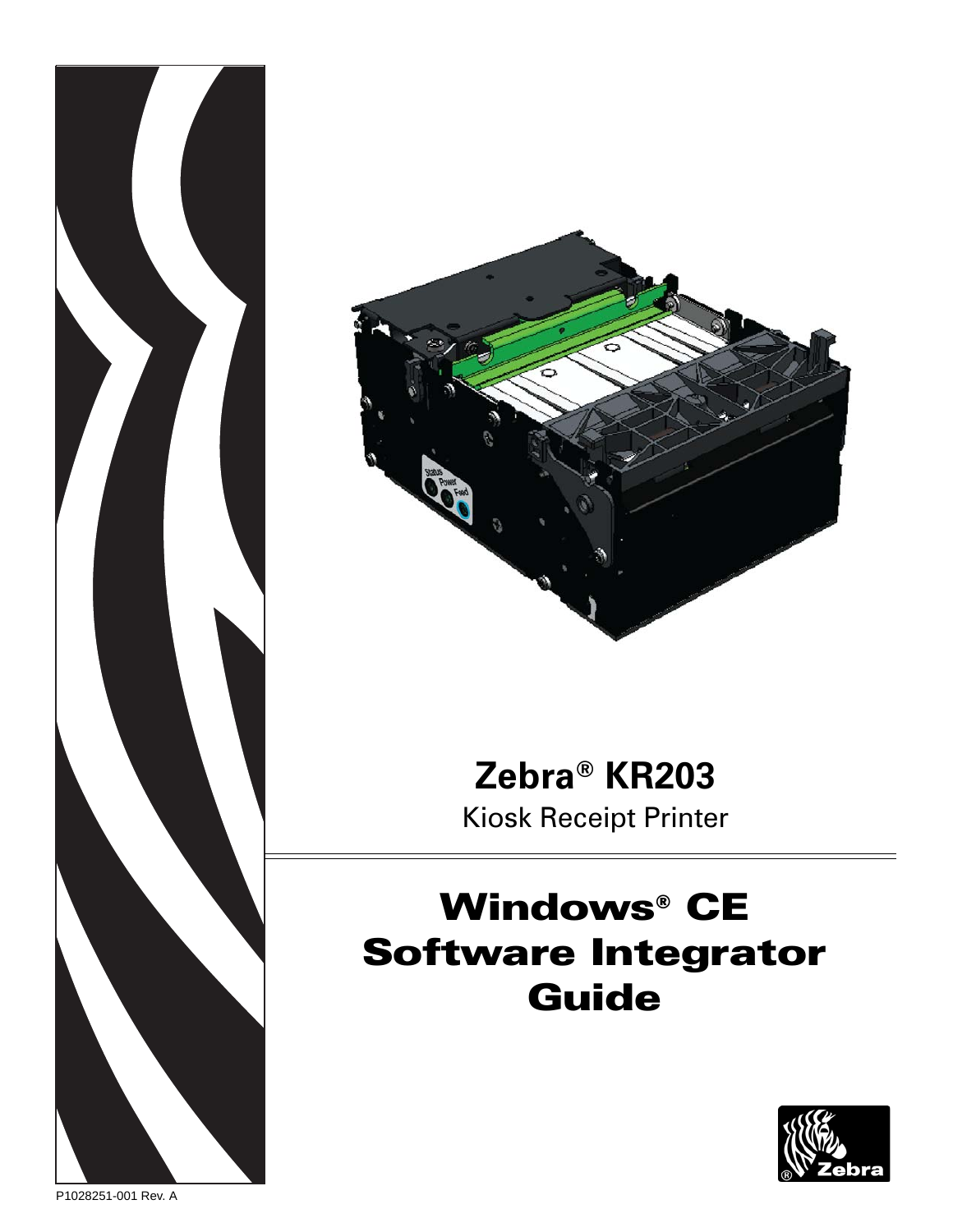**© 2011 ZIH Corp.** The copyrights in this manual and the software and/or firmware in the printer described therein are owned by ZIH Corp. Unauthorized reproduction of this manual or the software and/or firmware in the printer may result in imprisonment of up to one year and fines of up to \$10,000 (17 U.S.C.506). Copyright violators may be subject to civil liability.

This product may contain ZPL®, ZPL II<sup>®</sup>, and ZebraLink™ programs; Element Energy Equalizer® Circuit; E*3*®; and Monotype Imaging fonts. Software © ZIH Corp. All rights reserved worldwide.

ZebraLink and all product names and numbers are trademarks, and Zebra, the Zebra logo, ZPL, ZPL II, Element Energy Equalizer Circuit, and E*3* Circuit are registered trademarks of ZIH Corp. All rights reserved worldwide.

All other brand names, product names, or trademarks belong to their respective holders.

**Proprietary Statement** This manual contains proprietary information of Zebra Technologies Corporation and its subsidiaries ("Zebra Technologies"). It is intended solely for the information and use of parties operating and maintaining the equipment described herein. Such proprietary information may not be used, reproduced, or disclosed to any other parties for any other purpose without the express, written permission of Zebra Technologies.

**Product Improvements** Continuous improvement of products is a policy of Zebra Technologies. All specifications and designs are subject to change without notice.

**Liability Disclaimer** Zebra Technologies takes steps to ensure that its published Engineering specifications and manuals are correct; however, errors do occur. Zebra Technologies reserves the right to correct any such errors and disclaims liability resulting therefrom.

**Limitation of Liability** In no event shall Zebra Technologies or anyone else involved in the creation, production, or delivery of the accompanying product (including hardware and software) be liable for any damages whatsoever (including, without limitation, consequential damages including loss of business profits, business interruption, or loss of business information) arising out of the use of, the results of use of, or inability to use such product, even if Zebra Technologies has been advised of the possibility of such damages. Some jurisdictions do not allow the exclusion or limitation of incidental or consequential damages, so the above limitation or exclusion may not apply to you.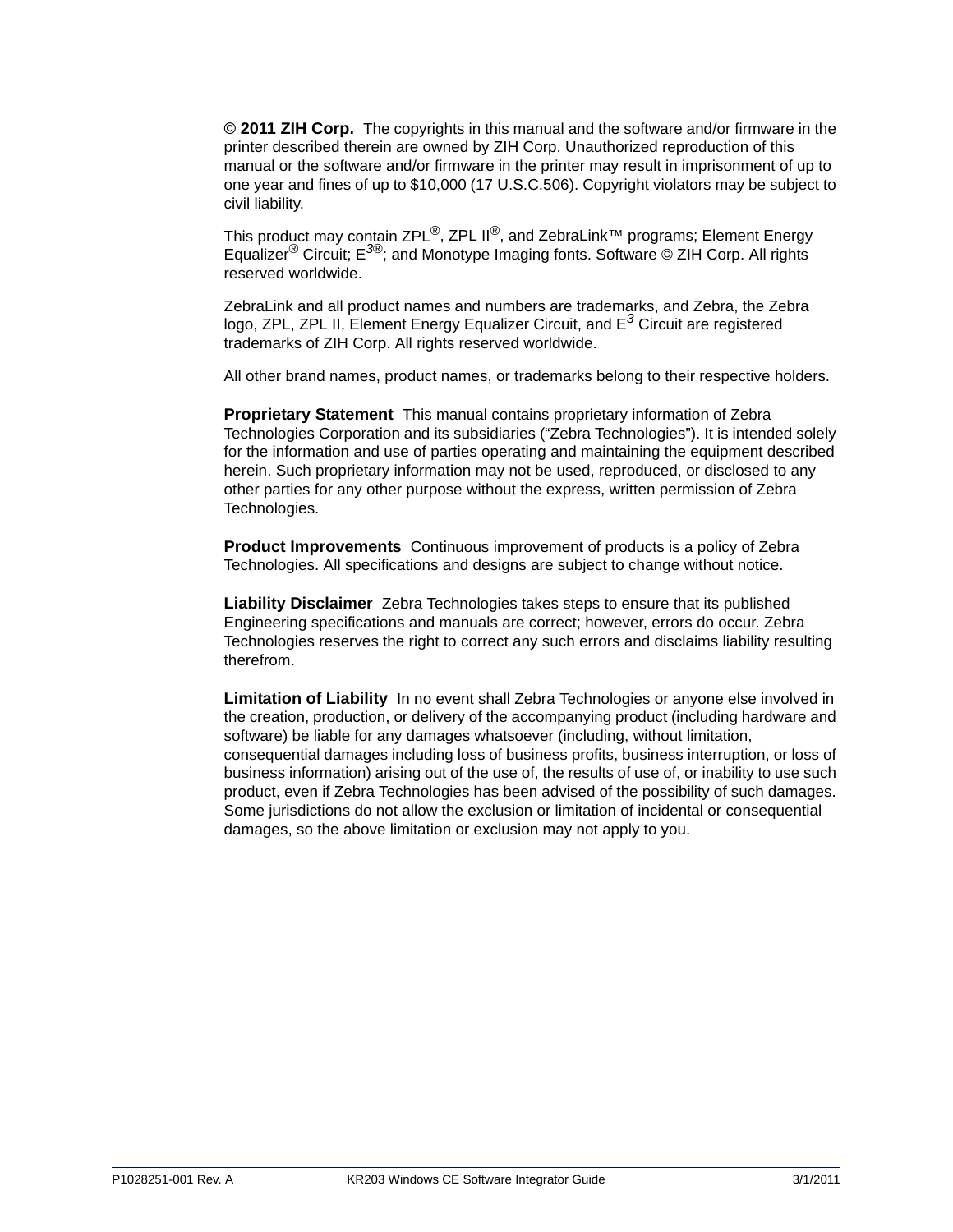# **Contents**

<span id="page-2-0"></span>

| Printer and Driver Parameter Setting and Maintenance 9 |
|--------------------------------------------------------|
|                                                        |
|                                                        |
|                                                        |
|                                                        |
|                                                        |
|                                                        |
|                                                        |
|                                                        |
|                                                        |
|                                                        |
|                                                        |
|                                                        |
|                                                        |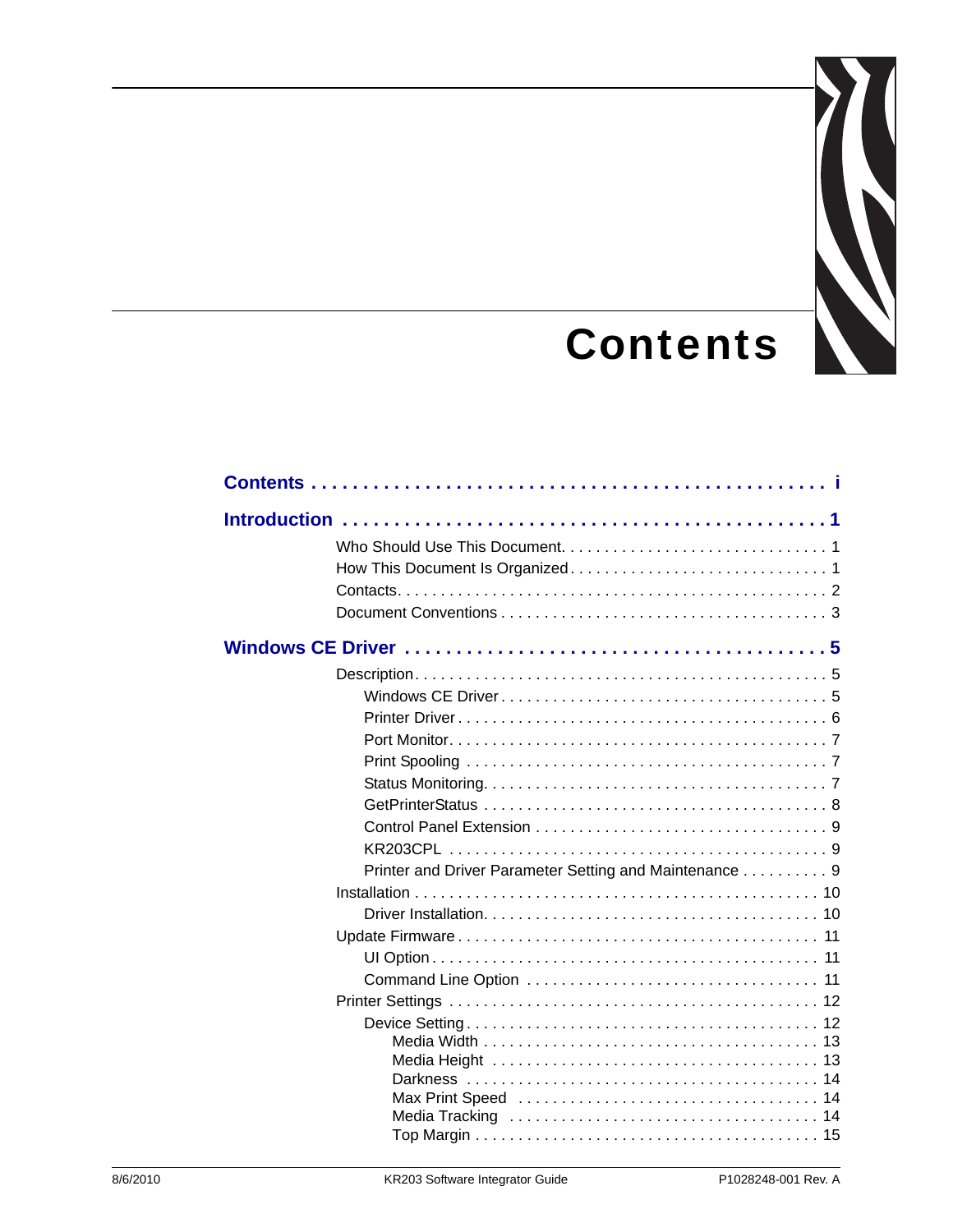| Resetting the Factory Default Values  26 |  |
|------------------------------------------|--|
|                                          |  |
|                                          |  |
|                                          |  |
|                                          |  |
|                                          |  |
|                                          |  |
|                                          |  |
|                                          |  |
|                                          |  |
|                                          |  |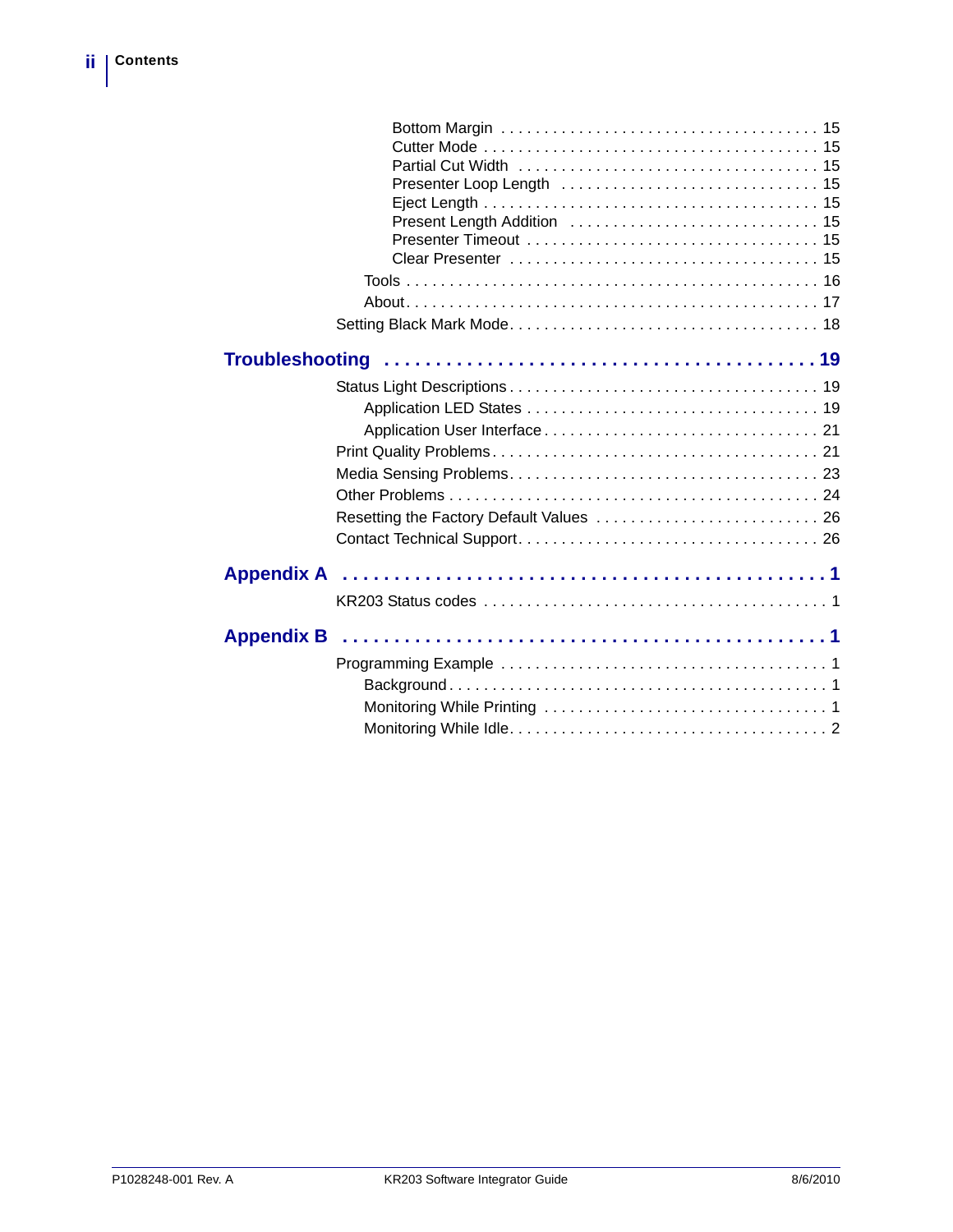# Introduction



1

## <span id="page-4-1"></span><span id="page-4-0"></span>**Who Should Use This Document**

This guide is intended for use by any person who needs to setup the KR203 printer for use with a Windows CE device.

## <span id="page-4-2"></span>**How This Document Is Organized**

| Introduction             | Contact information, document conventions.                                                          |
|--------------------------|-----------------------------------------------------------------------------------------------------|
| <b>Windows CE Driver</b> | Installation, updates, preferences, and properties.                                                 |
| Troubleshooting          | Status light description, user interface, error handling,<br>and fixes to common printing problems. |
| Appendix A               | KR203 status codes.                                                                                 |
| Appendix B               | Programming samples                                                                                 |

The manual is set up as follows:

This manual will be updated from time to time as printer functions and features may be added or amended. You will always find the latest edition on our web site [\(http://](http://www.zebra.com) [www.zebra.com](http://www.zebra.com)). If you require information for functions not found in this manual edition, please contact Technical Support for your region or the Zebra partner the printer was purchased from.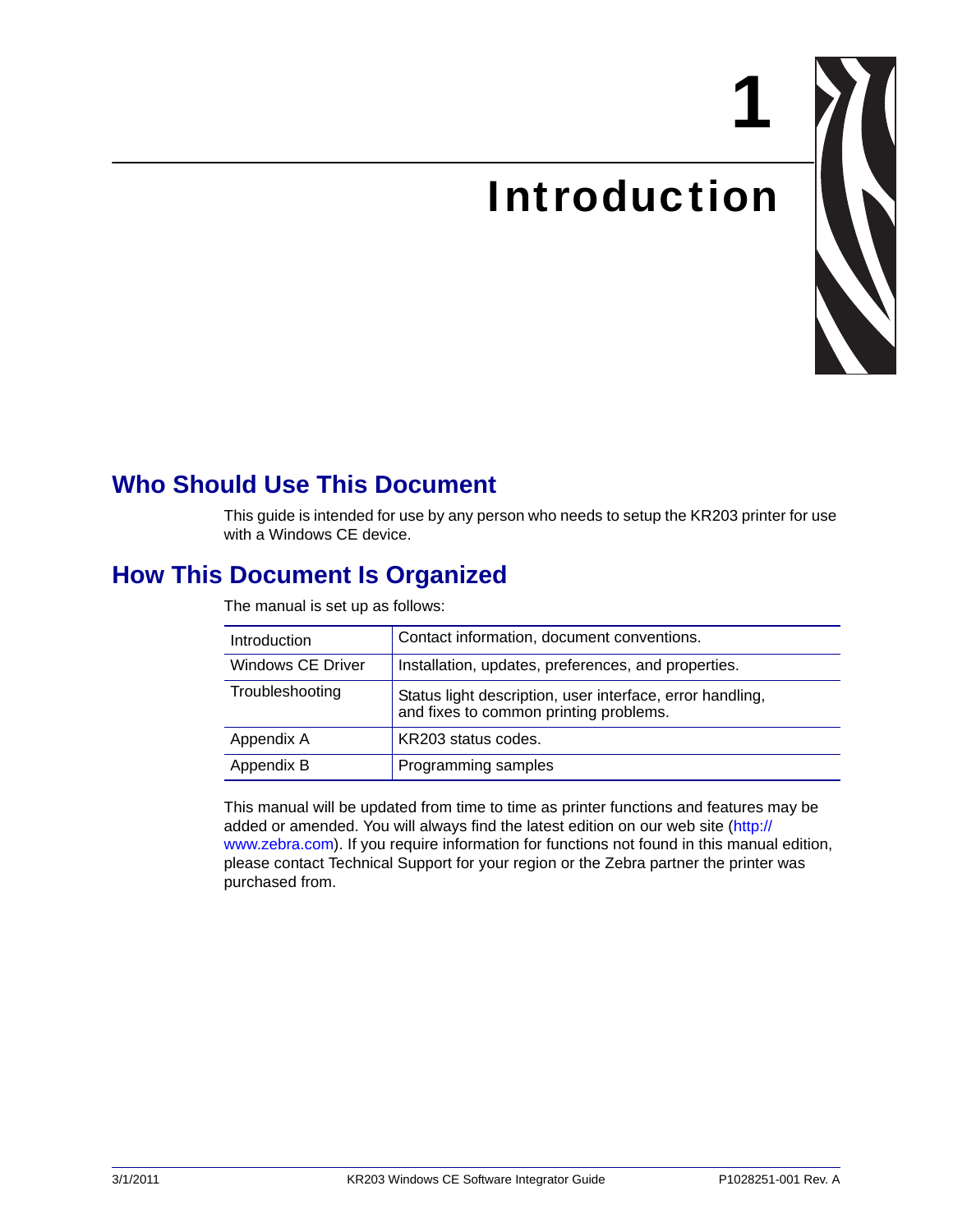## <span id="page-5-0"></span>**Contacts**

Technical Support via the Internet is available 24 hours per day, 365 days per year.

**Web Site:** [www.zebra.com](http://www.zebra.com)

E-mail Back Technical Library:

- **• E-mail address:** [emb@zebra.com](mailto:emb@zebra.com)
- **• Subject line:** Emaillist

**Self Service Knowledge Base:** [www.zebra.com/knowledgebase](http://www.zebra.com/knowledgebase)

|  | Online Case Registration: www.zebra.com/techrequest |  |  |  |
|--|-----------------------------------------------------|--|--|--|
|--|-----------------------------------------------------|--|--|--|

| <b>Which Department</b><br>Do You Need?                                                                                                                                                                                                 | <b>The Americas</b>                                                                                                                                                                | Europe, Africa,<br><b>Middle East, India</b>                                                                                                                                                 | <b>Asia Pacific</b>                                                                                                                                      |
|-----------------------------------------------------------------------------------------------------------------------------------------------------------------------------------------------------------------------------------------|------------------------------------------------------------------------------------------------------------------------------------------------------------------------------------|----------------------------------------------------------------------------------------------------------------------------------------------------------------------------------------------|----------------------------------------------------------------------------------------------------------------------------------------------------------|
| <b>Regional Headquarters</b>                                                                                                                                                                                                            | Zebra Technologies International,<br>LLC<br>475 Half Day Road, Suite 500<br>Lincolnshire, IL 60069 USA<br>$T: +18476346700$<br>Toll-free +1 866 230 9494<br>$F: +18479138766$      | Zebra Technologies Europe Limited<br>Dukes Meadow<br>Millboard Road<br><b>Bourne End</b><br>Buckinghamshire, SL8 5XF<br>United Kingdom<br>$T: +44(0)$ 1628 556000<br>$F: +44(0)$ 1628 556001 | Zebra Technologies Asia Pacific<br>Pte. Ltd.<br>120 Robinson Road<br>#06-01 Parakou Building<br>Singapore 068913<br>$T: +6568580722$<br>$F: +6568850838$ |
| <b>Technical Support</b><br>For questions on the operation<br>of Zebra equipment and<br>software, please call your<br>distributor. For additional<br>assistance, contact us.<br>Please have your model and<br>serial numbers available. | T: +1 877 ASK ZEBRA (275 9327)<br>$F: +18479132578$<br>Hardware: ts1@zebra.com<br>Software: ts3@zebra.com<br><b>Kiosk Printers:</b><br>$T: +18663225202$<br>kiosksupport@zebra.com | $T: +44(0)$ 1628 556039<br>$F: +44(0)$ 1628 556003<br>E: Tseurope@zebra.com                                                                                                                  | $T: +6568580722$<br>$F: +6568850838$<br>E: China: tschina@zebra.com<br>All other areas:<br>tsasiapacific@zebra.com                                       |
| <b>Repair Service Department</b><br>For back-to-base service and<br>repair.                                                                                                                                                             | T: +1 877 ASK ZEBRA (275 9327)<br>$F: +18478211797$<br>E: repair@zebra.com<br>To request a repair in the U.S.,<br>go to www.zebra.com/repair.                                      | $T: +44(0)$ 1772 693069<br>$F: +44(0)$ 1772 693046<br>New requests: ukrma@zebra.com<br>Status updates:<br>repairupdate@zebra.com                                                             | $T: +6568580722$<br>$F: +6568850838$<br>E: China: tschina@zebra.com<br>All other areas:<br>tsasiapacific@zebra.com                                       |
| <b>Technical Training</b><br><b>Department</b><br>For Zebra product training<br>courses.                                                                                                                                                | $T: +18477936868$<br>$T: +18477936864$<br>$F: +18479132578$<br>E: ttamerica@zebra.com                                                                                              | $T: +44(0)$ 1628 556000<br>$F: +44(0)$ 1628 556001<br>E: Eurtraining@zebra.com                                                                                                               | $T: +6568580722$<br>$F: +6568850838$<br>E: China: tschina@zebra.com<br>All other areas:<br>tsasiapacific@zebra.com                                       |
| <b>Inquiry Department</b><br>For product literature and<br>distributor and dealer<br>information.                                                                                                                                       | T: +1 877 ASK ZEBRA (275 9327)<br>E: inquiry4@zebra.com                                                                                                                            | $T: +44(0)$ 1628 556037<br>$F: +44(0)$ 1628 556005<br>E: mseurope@zebra.com                                                                                                                  | E: China:<br>GCmarketing@zebra.com<br>All other areas:<br>APACChannelmarketing@zebra.co<br>m                                                             |
| <b>Customer Service</b><br><b>Department (US)</b><br><b>Internal Sales Department</b><br>(UK)<br>For printers, parts, media, and<br>ribbon, please call your<br>distributor or contact us.<br>Key:<br>T: Telephone                      | T: +1 877 ASK ZEBRA (275 9327)<br>E: clientcare@zebra.com                                                                                                                          | $T: +44(0)$ 1628 556032<br>$F: +44(0)$ 1628 556001<br>E: cseurope@zebra.com                                                                                                                  | $T: +6568580722$<br>$F: +6568850836$<br>E: China: order-csr@zebra.com<br>All other areas:<br>csasiapacific@zebra.com                                     |
| F: Facsimile<br>E: E-mail                                                                                                                                                                                                               |                                                                                                                                                                                    |                                                                                                                                                                                              |                                                                                                                                                          |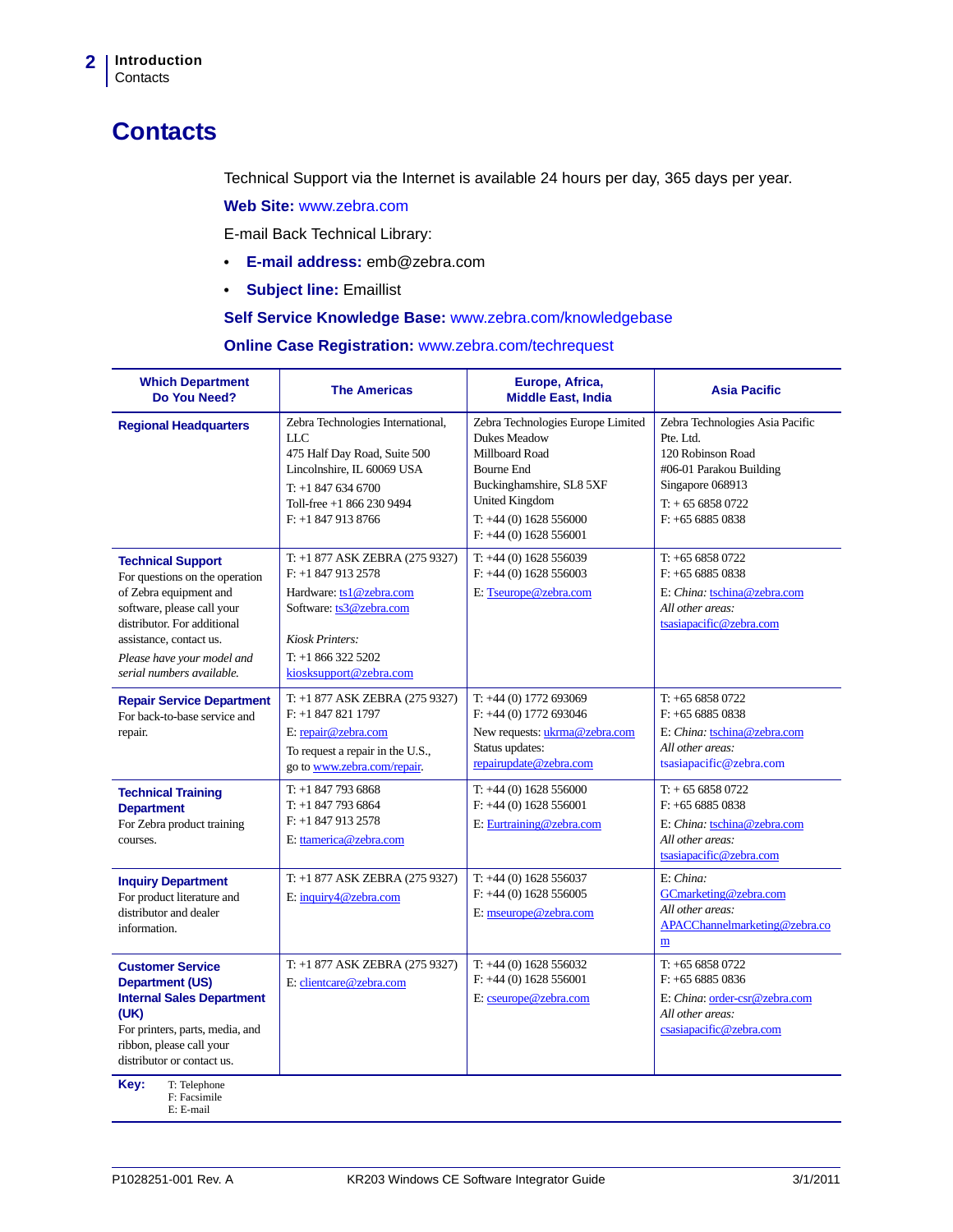## <span id="page-6-0"></span>**Document Conventions**

The following conventions are used in this document to convey certain information:

**Alternate Color** – Cross-references contain links to other sections in this guide. If you are viewing this guide online, click the blue text to jump to its location.



**Note •** Indicates information that emphasizes or supplements important points of the main text.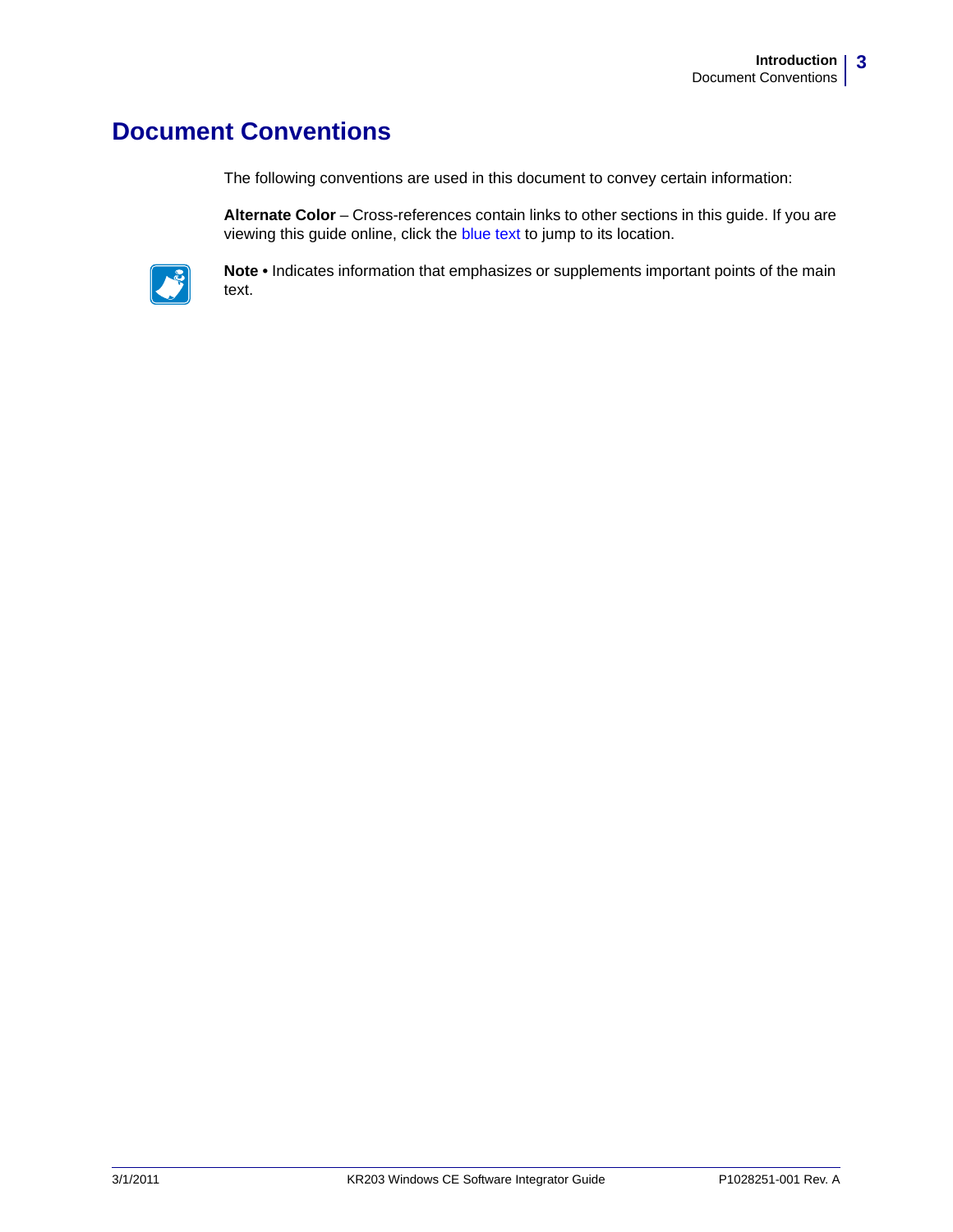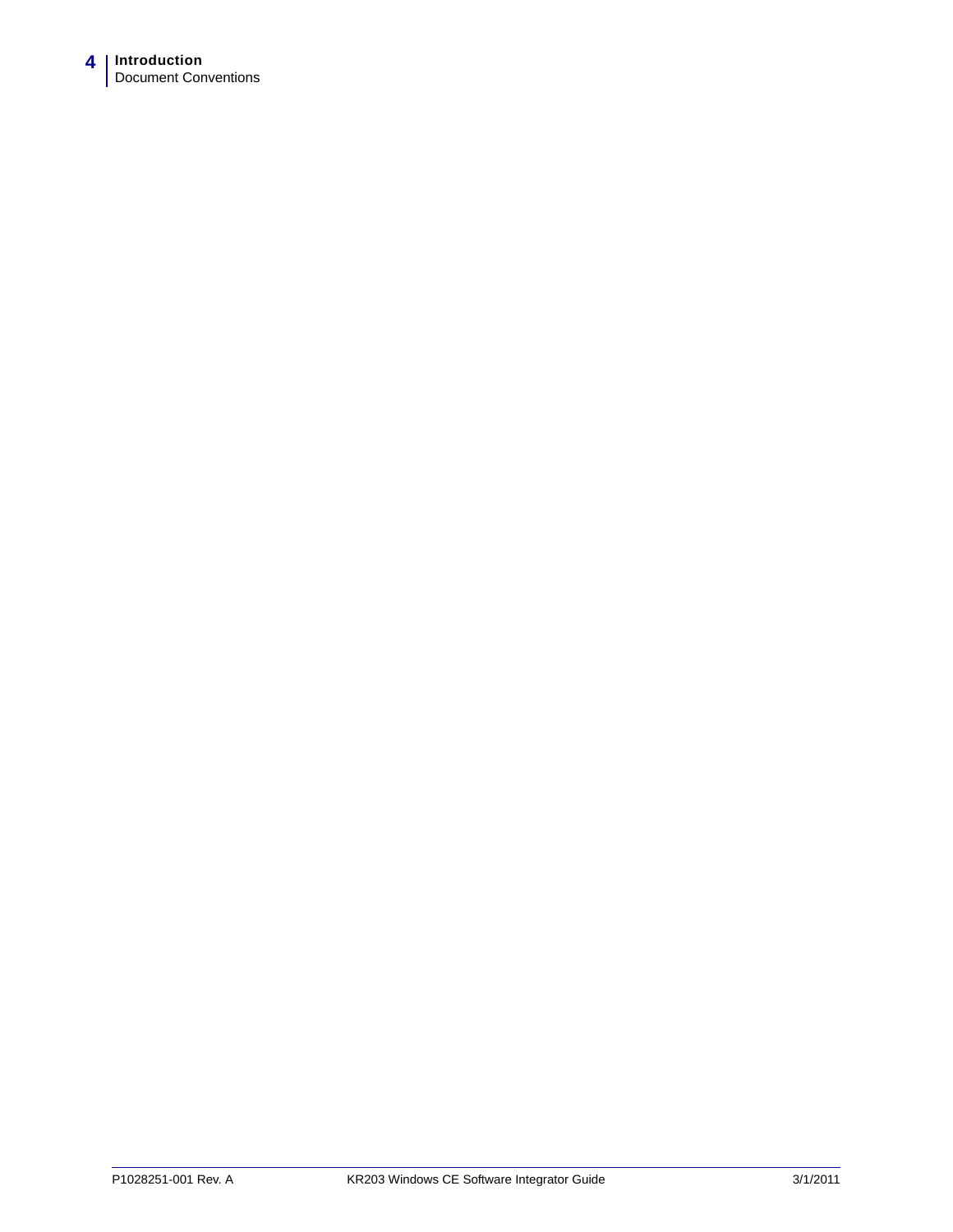# <span id="page-8-3"></span><span id="page-8-0"></span>Windows CE Driver



## <span id="page-8-1"></span>**Description**

## <span id="page-8-2"></span>**Windows CE Driver**

The following description applies to CE 5.0 and CE 6.0.

The illustration shows the relationship between the various system components involved in printing.



Figure 2-1 • System Flowchart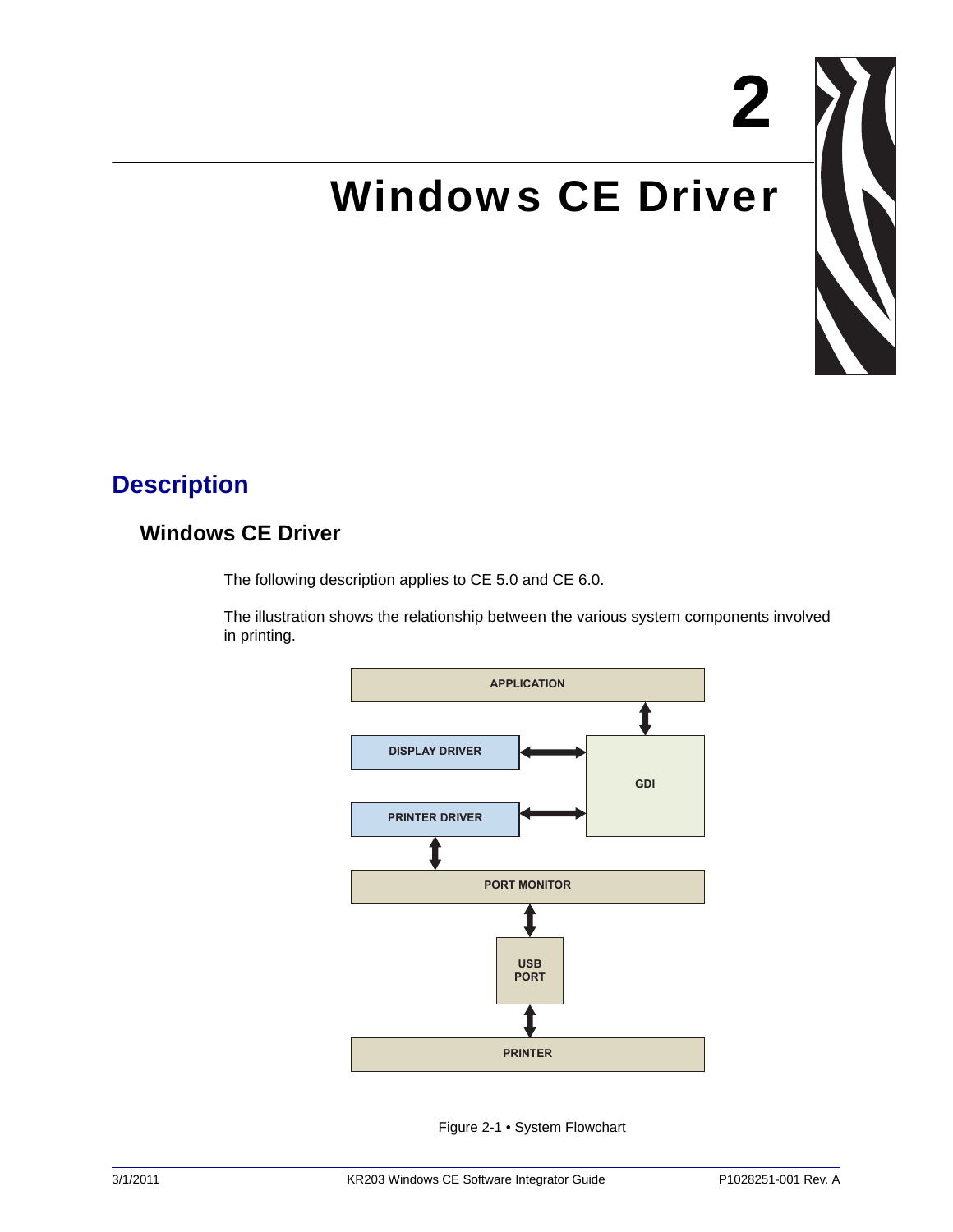## <span id="page-9-0"></span>**Printer Driver**

The printer driver for the KR203 is named KR203.DLL. The Windows CE graphics device interface (GDI) and display driver perform most of the work involved in printing. At the beginning of the printing process, GDI creates a device context with attributes that are retrieved from the printer driver during a call to DrvEnablePDEV. The display driver, not the printer driver, is used to render subsequent drawing commands that are issued from the application into the device context. Therefore, some drawing functions that are present in a printer driver, such as DrvStrokePath, are never called because the printer driver only renders the document internally.

The printer driver converts the bitmap data from a GDI bitmap format into the format that is recognized by the printer. This can include such operations as color reduction to the color space of the printer, data compression, and data conversion into the format that is used by the printer – a format sometimes known as a page-description language (PDL). Then, the printer driver calls the port monitor to send the rendered image to the printer.

Only a small number of the graphics driver functions defined for printer drivers are required in printer drivers for Windows CE. Printer drivers are required to implement only those graphics driver functions that are necessary for gathering printer metrics, setting up the printer, starting and ending print jobs, and preparing content for printing.

The following table shows the functions implemented in the driver:

| <b>Function</b>          | <b>Description</b>                                                                                                                                                                                                                                                                                                                                                                   |
|--------------------------|--------------------------------------------------------------------------------------------------------------------------------------------------------------------------------------------------------------------------------------------------------------------------------------------------------------------------------------------------------------------------------------|
| <b>DrvCopyBits</b>       | Translates between device-managed raster surfaces<br>and graphics device interface (GDI) standard format<br>bitmaps.                                                                                                                                                                                                                                                                 |
| <b>DrvDisablePDEV</b>    | Used by MGDI to notify a driver that the specified<br>PDEV structure is no longer needed.                                                                                                                                                                                                                                                                                            |
| <b>DrvDisableSurface</b> | Used by the GDI to notify a driver that the surface<br>created by the DrvEnableSurface function for the<br>current device is no longer needed.                                                                                                                                                                                                                                       |
| <b>DrvEnableDriver</b>   | Specifies the initial driver entry point exported by the<br>driver DLL for devices that link directly to GWES, such<br>as display drivers and printer drivers. It fills a<br>DRVENABLEDATA structure with the driver version<br>number and calling addresses of functions supported<br>by the driver                                                                                 |
| <b>DrvEnablePDEV</b>     | Enables a device context for drawing and returns<br>device metrics for the target printer or display device in<br>a GDIINFO structure. Printer drivers call a display<br>driver's DryEnablePDEV function to create and<br>initialize the device context, and then substitute the<br>printer's device metrics before returning the device<br>context to the GDI for bitmap rendering. |
| <b>DrvEnableSurface</b>  | Sets up a surface to be drawn on and associates it with<br>a specified PDEV.                                                                                                                                                                                                                                                                                                         |
| <b>DrvEndDoc</b>         | Called by the GDI to finish or abort a print job.                                                                                                                                                                                                                                                                                                                                    |

**Table 2-1 •** Driver Functions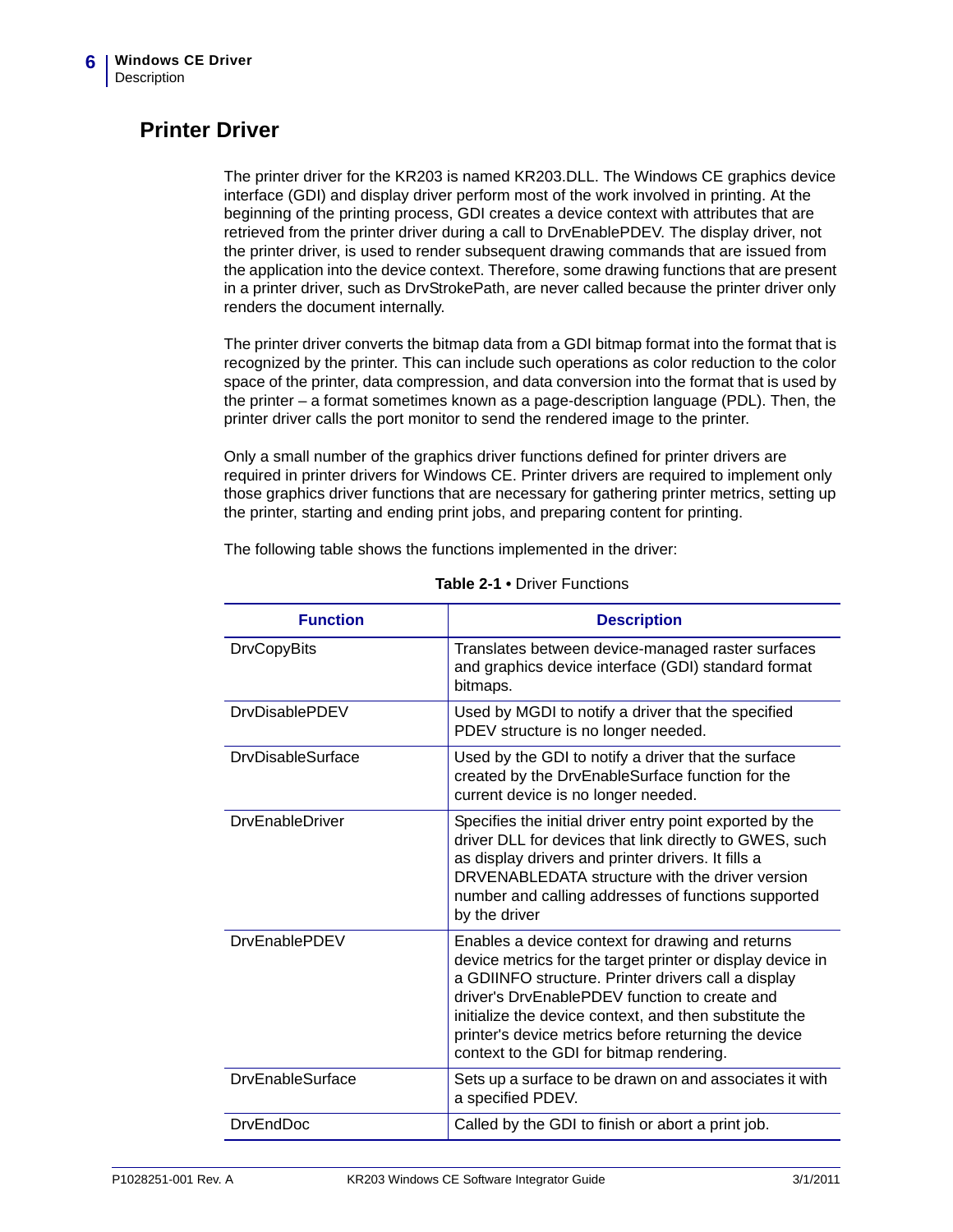| <b>Function</b>            | <b>Description</b>                                                                                                |
|----------------------------|-------------------------------------------------------------------------------------------------------------------|
| <b>DrvGetModes</b>         | Lists the modes supported by a specified device.                                                                  |
| <b>DrvStartDoc</b>         | Called by the GDI to start a print job.                                                                           |
| <b>DrvStartPage</b>        | Called by the GDI to start printing the next page of a<br>print job.                                              |
| GetPrinterInfo             | Obtains information about printers, such as the name<br>of the printer or whether the printer can print in color. |
| PrinterClose               | Closes a printer handle previously opened by a call to<br>the PrinterOpen function.                               |
| <b>PrinterOpen</b>         | Opens a specified printer port and returns a handle to<br>the printer.                                            |
| PrinterSend                | Sends a block of data to a printer.                                                                               |
| <b>ReportPrinterStatus</b> | Returns the status of a printer or printing operation that<br>is in progress.                                     |
| <b>GetPrinterStatus</b>    | Returns a specific KR203 status.                                                                                  |

**Table 2-1 •** Driver Functions



**Note •** The table includes links to descriptions of the driver functions.

## <span id="page-10-0"></span>**Port Monitor**

The port monitor for the KR203 is called KRPort.DLL. Printing is supported over universal serial bus (USB) port only. The printing architecture provides application programming interfaces (APIs) that are exposed by the Graphics, Windowing, and Events Subsystem (GWES) to communicate with the printer driver. The printer driver communicates with the port driver that sends the print data over the supported bus. Therefore, the printer driver is independent of the bus and the corresponding bus driver.

## <span id="page-10-1"></span>**Print Spooling**

No separate printer spooler component exists in Windows CE, unlike the desktop versions of the Windows OS. With Windows CE, spooling or background printing is implemented in the printer driver itself. However, because print spooling typically consumes a lot of memory, limited memory might be a problem. A practical print spooler usually has to implement a complicated compression scheme to store spooled documents before printing.

## <span id="page-10-2"></span>**Status Monitoring**

In order to allow applications to get status from the printer, there are two functions implemented: 1) the default ReportPrinterStatus function described in the MSDN documentation, and; 2) a new function GetPrinterStatus that returns the actual printer status (see [Table 2-2, Printer Status Codes on page 8\)](#page-11-1).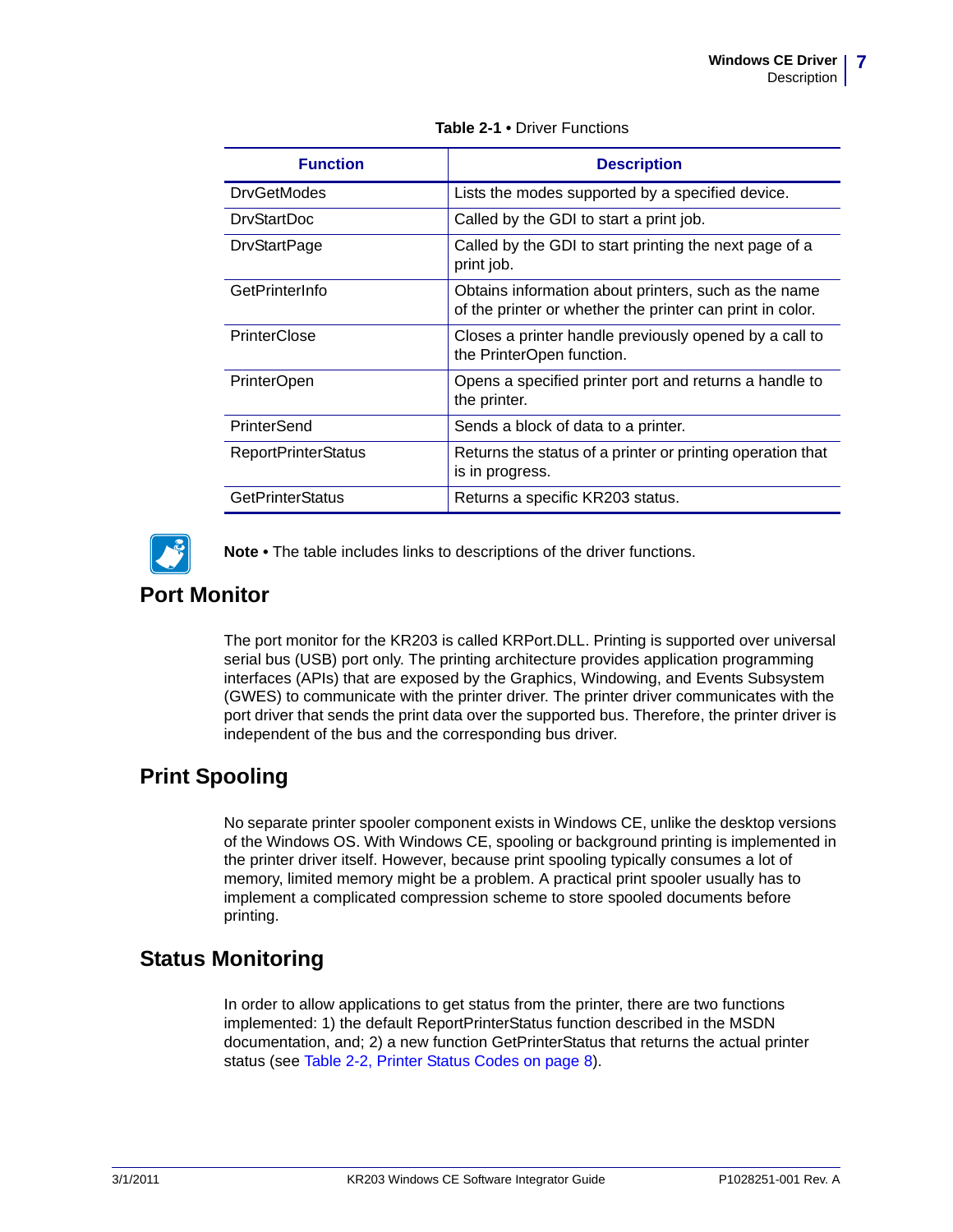## <span id="page-11-0"></span>**GetPrinterStatus**

This function gets the specific Printer status for the KR203.

```
Syntax DWORD WINAPI GetPrinterStatus(HANDLE hPrinter, 
LPPRINTERSTATUS status)
  Parm 
  hPrinter - HANDLE - Handle to the printer
  status - LPPRINTERSTATUS - The status to be set.
Return DWORD - Returns 
  ERROR_SUCCESS if everything went Ok, else :
  ERROR UNKNOWN PORT - If hPrinter is
  INVALID_HANDLE_VALUE
  ERROR_READ_FAULT - If read fail
  ERROR_WRITE_FAULT - If write fail 
  ERROR_NOT_SUPPORTED - If hPrinter is not supported
```
The following table contains all status codes that can be reported by the KR203 printer from the application.

<span id="page-11-1"></span>

| <b>Number</b>  | <b>Name</b>                            | <b>Type</b> | <b>Group</b>          | <b>LED</b><br><b>Reporting</b> |
|----------------|----------------------------------------|-------------|-----------------------|--------------------------------|
| 0              | <b>Ok</b>                              | Normal      | Informational         | Solid green                    |
| 1              | Paper jam in presenter                 | Normal      | Severe                | 1 red flash                    |
| $\overline{2}$ | Cutter Jam                             | Normal      | Severe                | 2 red flashes                  |
| $\overline{4}$ | Print head lifted                      | Normal      | Severe                | 4 red flashes                  |
| 3              | Out of paper                           | Normal      | Severe                | 3 red flashes                  |
| 5              | Paper feed error                       | Normal      | Severe                | 5 red flashes                  |
| 6              | Head temperature error                 | Normal      | Severe auto-<br>clear | Yellow<br>flashing             |
| 10             | Black mark not found                   | One-time    | Informational         | Not signaled                   |
| 11             | <b>Black mark calibration</b><br>error | One-time    | Informational         | Not signaled                   |
| 12             | Index error                            | One-time    | Informational         | Not signaled                   |
| 16             | <b>Timeout Occurred</b>                | One-time    | Informational         | Not signaled                   |
| 18             | Out of range                           | One-time    | Informational         | Not signaled                   |
| 19             | Paper low                              | Normal      | Warning               | Not signaled                   |
| 20             | Media in presenter                     | Normal      | Informational         | Not signaled                   |
| 24             | Invalid operation                      | One-time    | Informational         | Not signaled                   |
| 26             | Target is read only                    | One-time    | Informational         | Not signaled                   |
| 40             | Printer entered USB bus                | One-time    | Informational         | Not signaled                   |

**Table 2-2 •** Printer Status Codes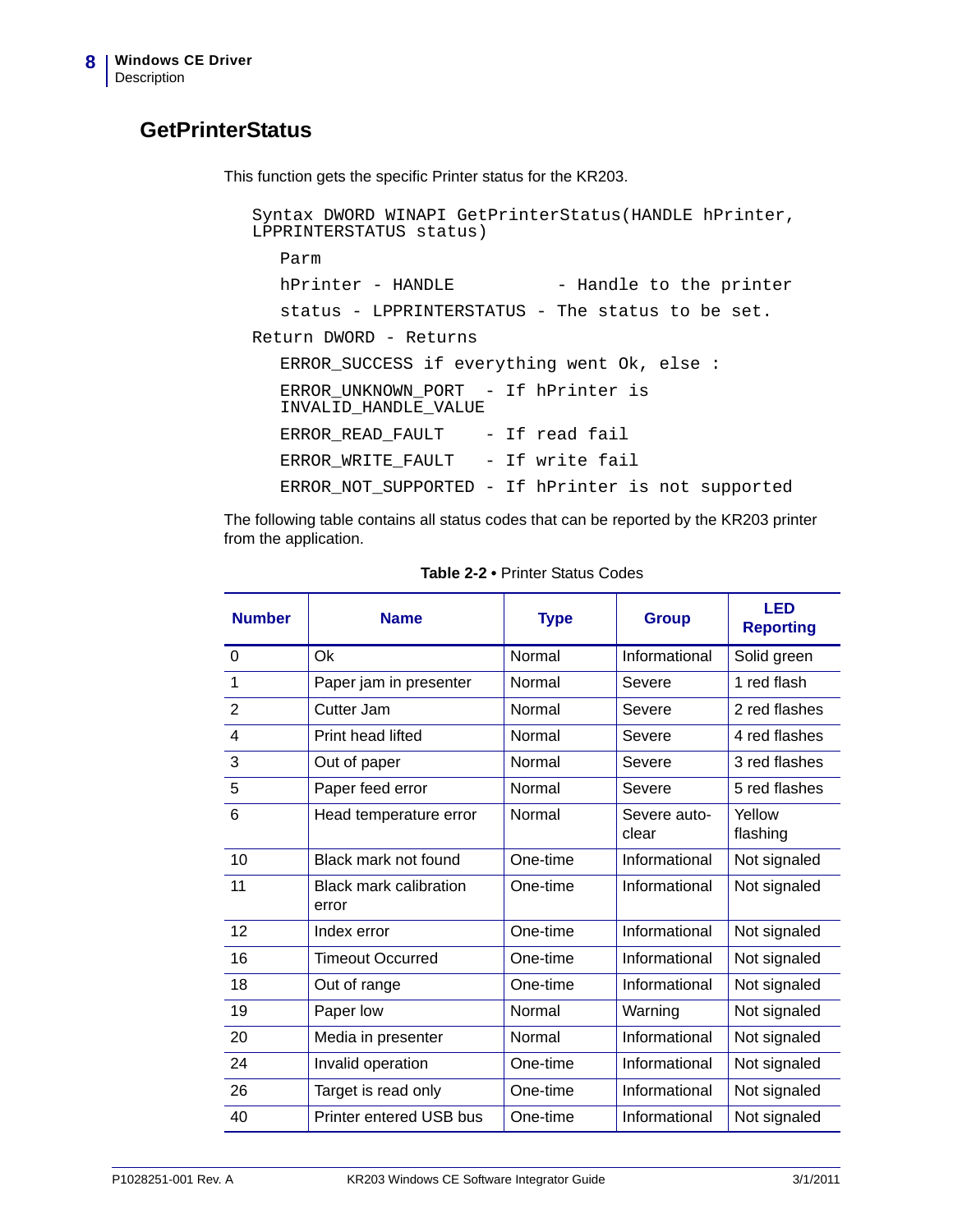| <b>Number</b> | <b>Name</b>                          | Type     | <b>Group</b>  | LED<br><b>Reporting</b> |
|---------------|--------------------------------------|----------|---------------|-------------------------|
| 41            | System calibration error             | One-time | Informational | Not signaled            |
| 42            | System calibration<br><b>SUCCESS</b> | One-time | Informational | Not signaled            |

**Table 2-2 •** Printer Status Codes

## <span id="page-12-0"></span>**Control Panel Extension**

In order to open the control panel and double click the program icon, a control panel extension is supplied with the driver.

## <span id="page-12-1"></span>**KR203CPL**

This component enables users to change settings for the printer and printer driver.

You can access the Control Panel through Start->Settings->Control Panel

## <span id="page-12-2"></span>**Printer and Driver Parameter Setting and Maintenance**

To provide an easy interface to set printer and driver parameters on the CE device, an application is provided that handles device settings, and offers a Tools tab ([see "Tools" on](#page-20-0)  [page 17](#page-20-0)) to perform certain maintenance functions and print a printer configuration sheet.

The driver settings are done via the KR203 Settings application that can be found in the Control Panel.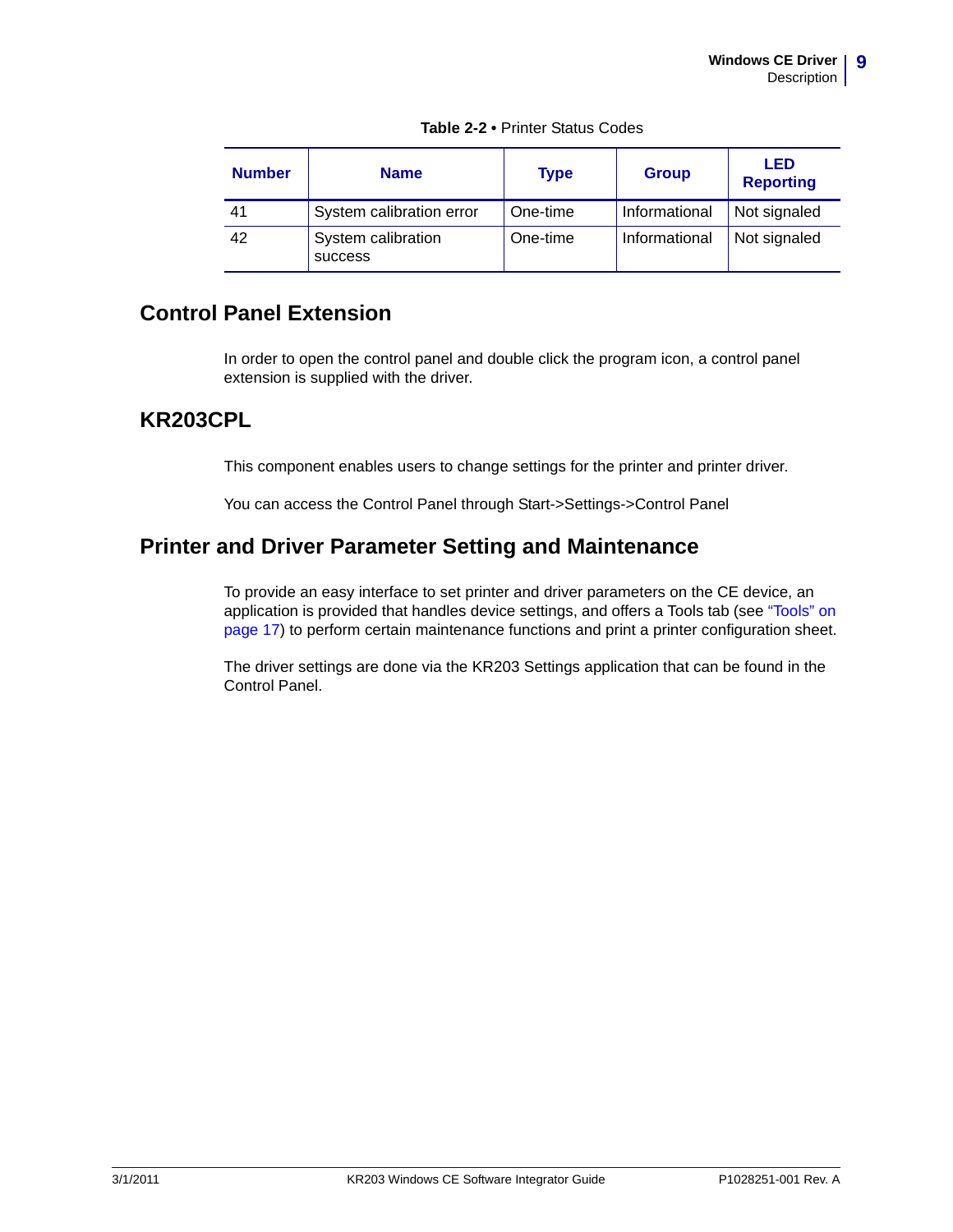## <span id="page-13-0"></span>**Installation**

## <span id="page-13-1"></span>**Driver Installation**

The Zebra CE driver ZIP package includes the following files:

- Control Panel extension
- KR203CPL.CPL This component enables users to change settings for the printer and printer driver.
- KR203.DLL The Printer Driver.
- KRPort.DLL The Port Monitor.
- KRErr.DLL The error handler.
- KR203.CPY A sample copy file.
- KRDevice.EXE The Parameter setup application.
- KRConfig.DLL A helper DLL for the parameter setup application.
- FWDownload.EXE The firmware update application

Extract the Zebra CE driver files for the KR203 from the ZIP file and deploy the driver files (KR203, KRPort, KRErr and KR203CPL) to the Windows directory. The sample copy file (KR203.CPY) is included as a template for writing a copy file. This file is used during each restart to copy files from permanent storage to their respective directories.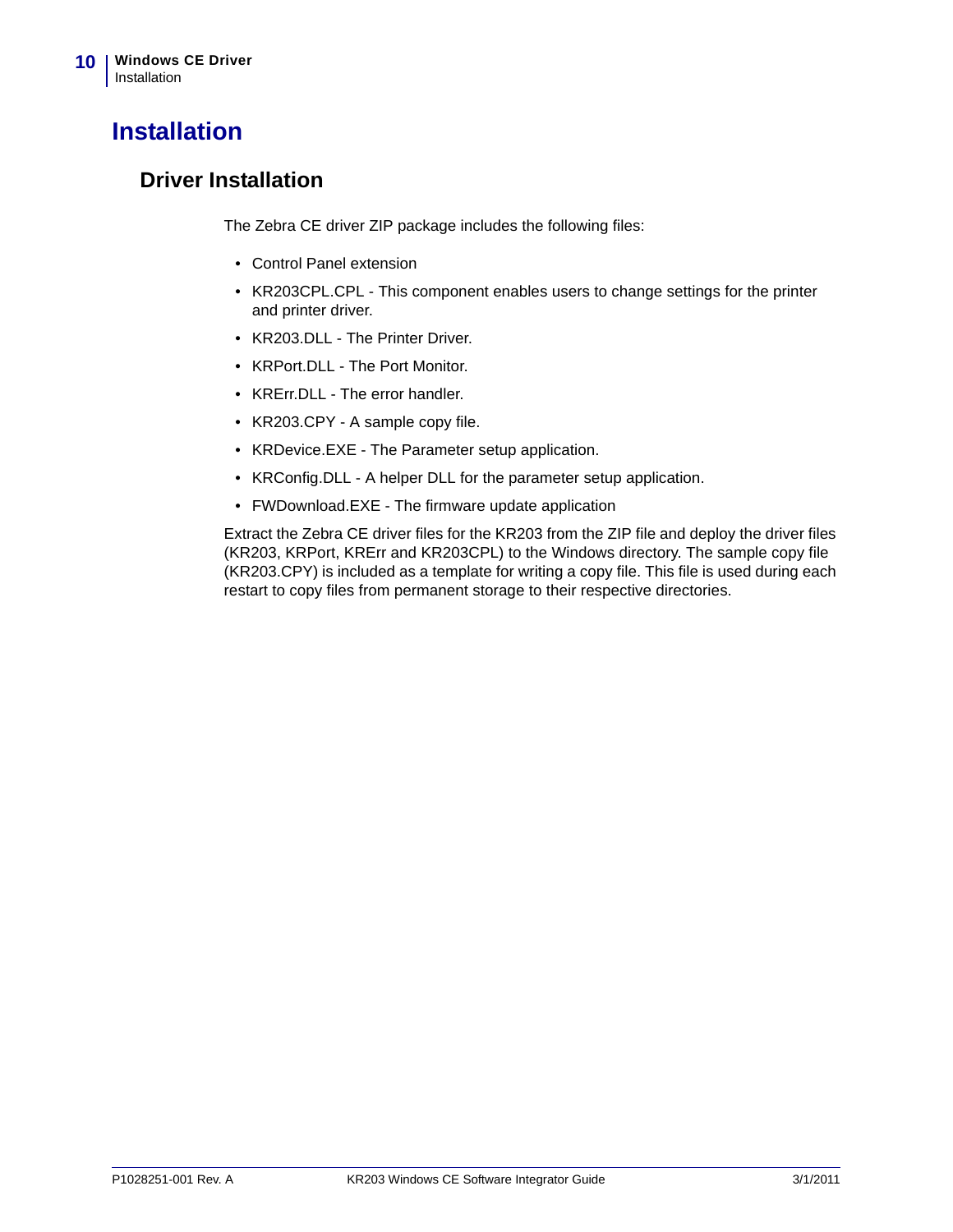## <span id="page-14-0"></span>**Update Firmware**

## <span id="page-14-1"></span>**UI Option**

Check the firmware version installed on the printer by printing a configuration label [\(see](#page-20-0)  ["Tools" on page 17\)](#page-20-0), the firmware version will be shown.

Go to the Zebra Website at [www.zebra.com](http://www.zebra.com) and follow the instructions to download the latest version to your computer.

Copy the firmware package to the device to which the printer is connected and that runs the driver. Select the port the target printer is connected to and then click "Select FW". Navigate to the firmware file and click "Download Firmware". Confirm the installation by clicking "Yes". The status light on the printer will flash intermittently between green and red indicating that a firmware update is in progress. The printer will reset when it has finished the upload.

## <span id="page-14-2"></span>**Command Line Option**

The download application also offers a command line option to allow for remote deployment of the firmware file and application and execution via a short cut link.

The following shows a sample command line:

```
\Application\Zebra\FWDownload.exe /P LPT1: /F 
\Application\Zebra\K69_1_1.bin
```
Where /P is the port used to send data to the printer and /F is the firmware file including directory location where the file is stored.

The following is a sample short cut link:

```
78#\Application\Zebra\FWDownload.exe /P LPT1: /F 
\Application\Zebra\K69_1_1.bin
```
After the program has finished, a log file (KR203FWDownload.log) showing the actions and results during the update process will be saved to the system root directory.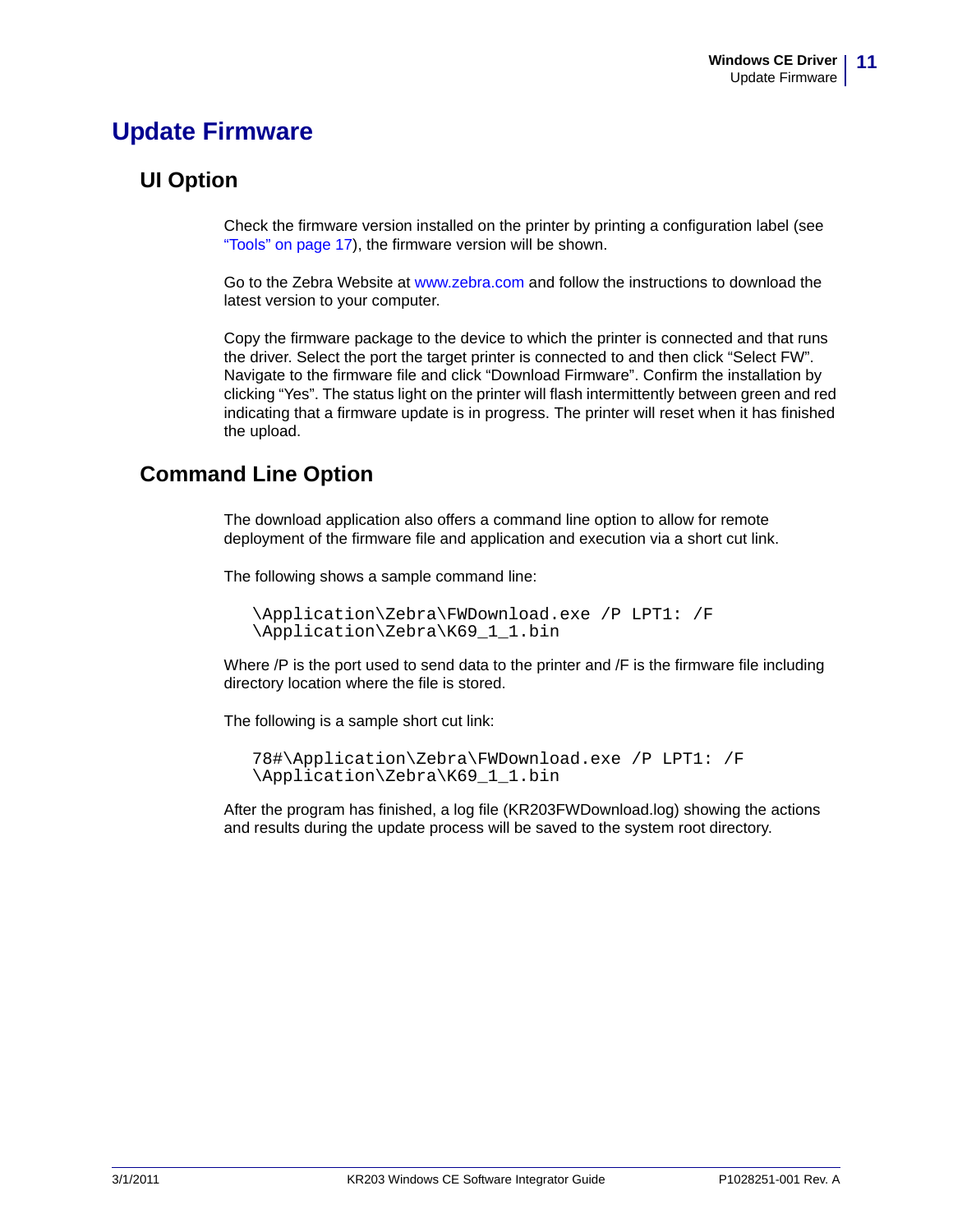## <span id="page-15-0"></span>**Printer Settings**

## <span id="page-15-2"></span><span id="page-15-1"></span>**Device Setting**

This dialog is used to control the Printer and driver settings:

| <b>KR203 Settings</b>           | $\times$         |
|---------------------------------|------------------|
| Device Settings   Tools   About | Ħ                |
| Media width                     | 80 mm            |
| Media height                    | 150              |
| Darkness                        | 20               |
| Max print speed (mm/s)          | 152              |
| Media Tracking                  | Variable Leng    |
| Top margin (mm)                 | 12               |
| Bottom margin (mm)              | Ю                |
| Cutter mode                     | Every Page       |
| Partial Cut Width               | 10               |
| Presenter loop length (mm)      | 400              |
| Eject length (mm)               | 50               |
| Present Length Addition         | Ю                |
| Presenter timeout               | о                |
| Clear presenter                 | Disable          |
|                                 |                  |
|                                 |                  |
| OK<br>Cancel                    | Default<br>Apply |

Figure 2-2 • Device Settings Tab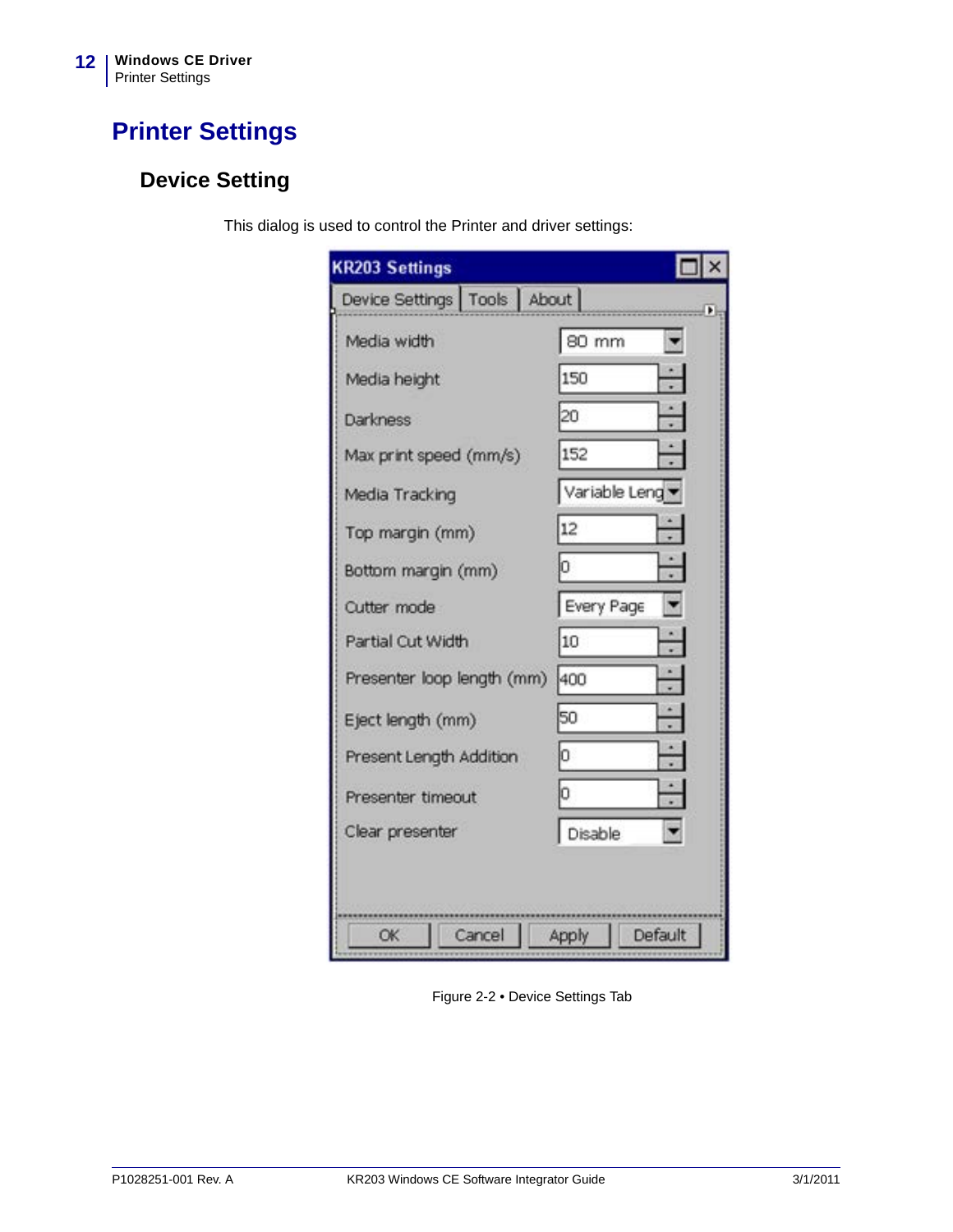The following table describes the values and defaults of the parameters:

| <b>Parameter</b>               | <b>Value Range</b>                                  | <b>Default Value</b> |
|--------------------------------|-----------------------------------------------------|----------------------|
| Media Width                    | 58mm, 60mm, 80mm, 82mm                              | 80 <sub>mm</sub>     |
| Media Height                   | 100mm to 600mm                                      | 100mm                |
| Darkness                       | $0$ to $30$                                         | 20                   |
| Max Print Speed                | 75mm to 152mm                                       | 152mm                |
| Media Tracking                 | Continuous, Variable Length,<br><b>Mark Sensing</b> | Variable Length      |
| <b>Top Margin</b>              | 2mm to 12mm                                         | 12mm                 |
| <b>Bottom Margin</b>           | 0 to 9mm                                            | 0                    |
| <b>Cutter Mode</b>             | None, Every Page, End of<br>Document                | <b>Every Page</b>    |
| <b>Partial Cut Width</b>       | 0, 10mm to 60mm                                     | $\Omega$             |
| Presenter Loop Length          | $0$ to 600 $mm$                                     | 400mm                |
| Eject Length                   | 20mm to 600mm                                       | 50 <sub>mm</sub>     |
| <b>Present Length Addition</b> | 0 to 255mm                                          | 0                    |
| <b>Presenter Timeout</b>       | 0 to 300 seconds                                    | 0                    |
| <b>Clear Presenter</b>         | Disable, Enable                                     | <b>Disable</b>       |

| Table 2-3 • Parameter Settings and Defaults |  |
|---------------------------------------------|--|
|---------------------------------------------|--|

The OK button will apply the parameter and exit the program.

The Cancel button will not apply the parameter and exit the program.

The Apply button will apply the parameter but not exit the program.

The Default button with set all parameters to factory default.

After the settings application has saved all the parameters these will be used during print jobs.

The following settings will be sent to the printer during each print job:

#### <span id="page-16-0"></span>**Media Width**

The media width can be set to 58 mm, 60 mm, 80 mm and 82.5 mm. The default setting is 80 mm

#### <span id="page-16-1"></span>**Media Height**

The media height can be set between the minimum page length of 100 mm and the maximum page length of 600 mm. The default setting is 100 mm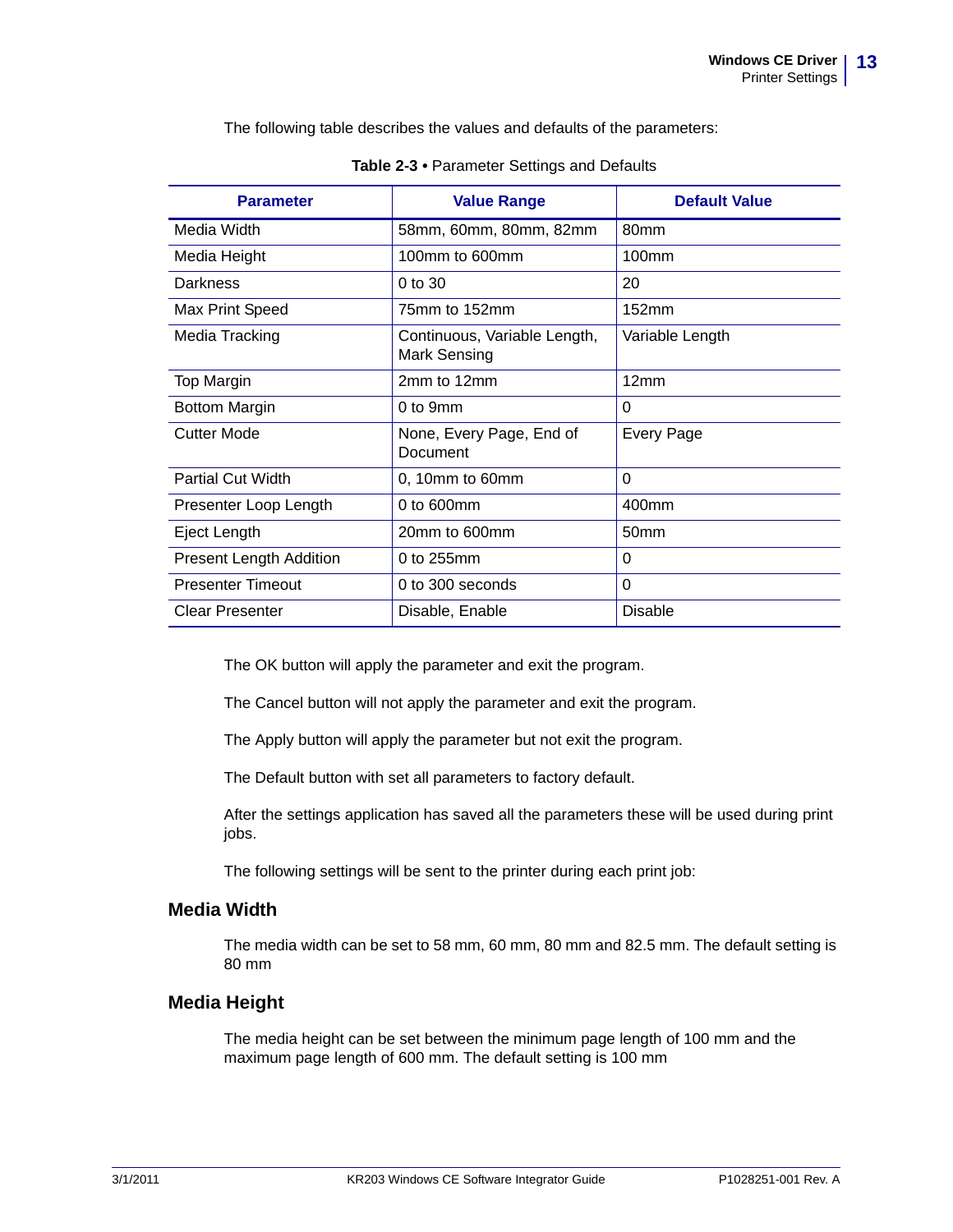#### <span id="page-17-0"></span>**Darkness**

The Darkness can be set between 0 and 30 with zero being the lightest. The default setting is 20.



Figure 2-3 • Darkness set to 20 (default)



Figure 2-4 • Darkness set to 0 (zero)

#### <span id="page-17-1"></span>**Max Print Speed**

The max print speed can be set between 75 mm and 152 mm per second (mm/s). The default setting is 152 mm/s. The actual print speed may vary depending on the darkness and the content printed.

#### <span id="page-17-2"></span>**Media Tracking**

Media Tracking sets Continuous, Variable Length, or Mark Sensing with the default set to Variable Length. When media tracking is set to *Continuous*, the driver sends the full page size to the printer (Page Mode), the page length will always be the same as the selected paper size (e.g. if 58mm x 200mm Media is selected, the print will be 200mm long in Page Mode). When media tracking is set to *Variable Length*, the driver will shorten the print to the length of the page. The driver will end the print after the last printed element (text, barcode, or graphic) then send a feed, cut, and eject command. The page length may vary from page to page but will always be a minimum of 92mm. When *Mark Sensing* is set, the driver will send the page size to the printer, the printer will restrict the print to the area between the black marks. If the printed area is larger than the space between the black marks, it will print additional pages (receipts). The margin values in the receipt application must be corrected after setting the driver values. If the margin in the application is set to 9mm and the driver is set to 2mm, the application setting will be enforced unless the driver is changed accordingly.

Compression sets whether the data is sent to the printer compressed or uncompressed. If the data is sent uncompressed, this may result in longer print times.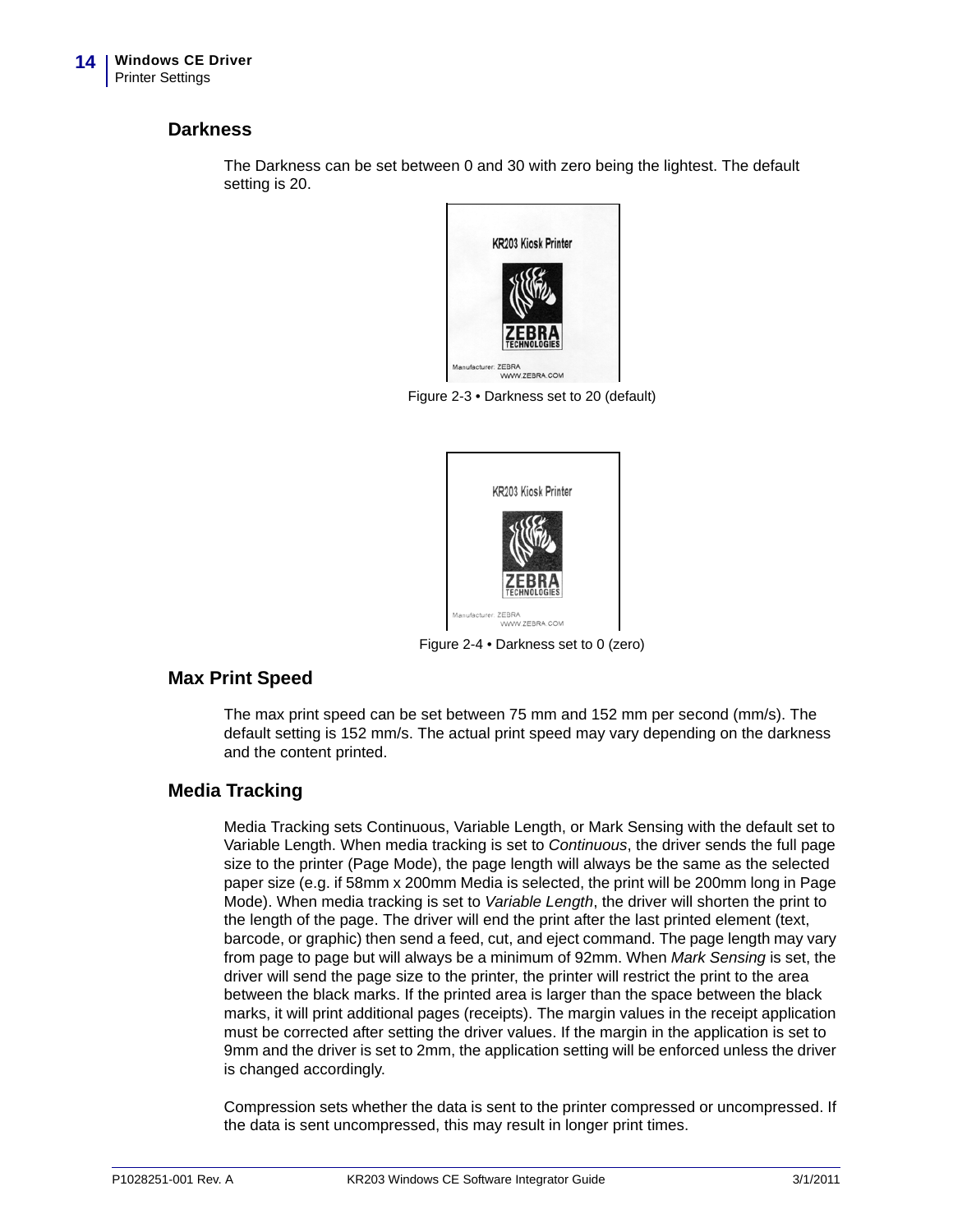#### <span id="page-18-0"></span>**Top Margin**

The Top Margin is the equivalent to the distance between the cutter and the print head and is by default 12 mm. If it is set between the minimum of 2 mm or 11 mm it will reverse the paper.

#### <span id="page-18-1"></span>**Bottom Margin**

The Bottom margin can be set between 0 and 9 mm and will be added to the bottom of the page in *Variable Mode* and will limit the printable area in *Continuous Mode* and *Mark Sensing*. The default is 0.

#### <span id="page-18-2"></span>**Cutter Mode**

Cutter Mode can be set to None, Every Page and Cut at the document end. The default is Every Page. When set to Every Page and a multi-page document is printed each page will be cut. If set to *Cut at document end* and a multi-page document is printed all pages will print and only one cut at the end of the document will be issued. Partial Cut Width is used with *Cut at document end*.

#### <span id="page-18-3"></span>**Partial Cut Width**

Partial cut leaves multi-page receipts attached at the specified width. The partial cut width can be set to 0 and between 10 and 60 mm; the default is 0 and it disables partial cut (full cut). Partial cut can only be used with the *Cut at document end*selection in Cutter Mode.



Figure 2-5 • Partial Cut Diagram

#### **Presenter Loop Length**

Presenter Loop Length determines how much paper is held in the presenter loop. The presenter loop length can be set between 0 and 600 mm and the default value is 400 mm. A setting of 0 disables the presenter loop and media feed directly through the presenter.

#### <span id="page-18-4"></span>**Eject Length**

Eject Length determines how much paper is exposed for the customer. The range is from 20mm to 600mm with the default set to 50mm. If the eject length is set larger than the length of the receipt, the printer will retain a portion of the receipt in the presenter unless the "Clear Presenter" option is set to "Enable".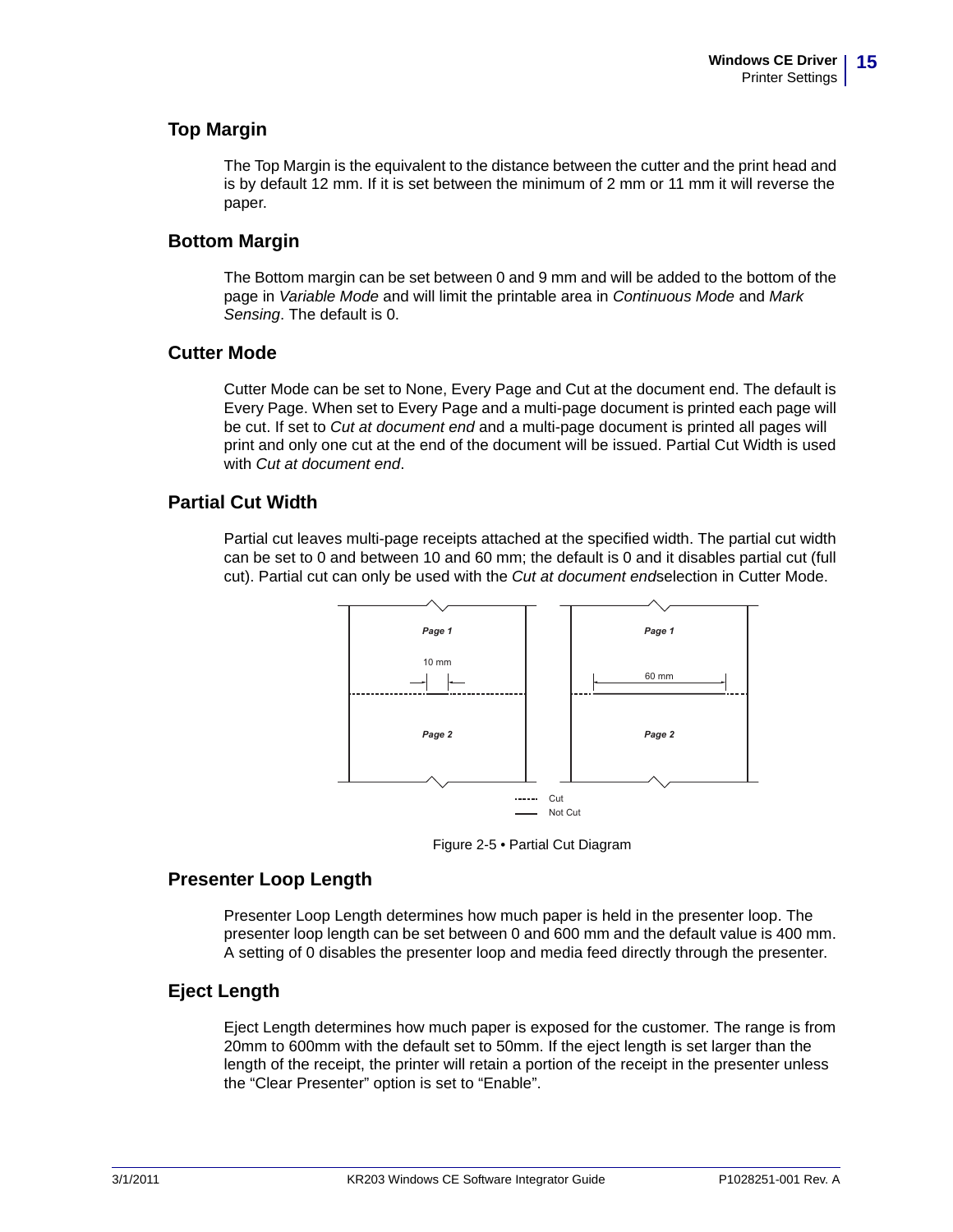#### <span id="page-19-0"></span>**Present Length Addition**

Presenter Length Addition is an additional length to compensate for the thickness of the kiosk wall. The range is from 0 to 255mm with the default set to 0.

#### <span id="page-19-1"></span>**Presenter Timeout**

Presenter Timeout determines how long the presenter will hold the receipt before ejecting it. The range for the timeout is from 0 to 300 seconds with the default set at 0.

#### <span id="page-19-2"></span>**Clear Presenter**

Clear Presenter determines if a receipt is retained, or if it is ejected from the presenter after the timeout. Clear Presenter should not be used with Page Hold and will be set to "Disable" if Page Hold is selected.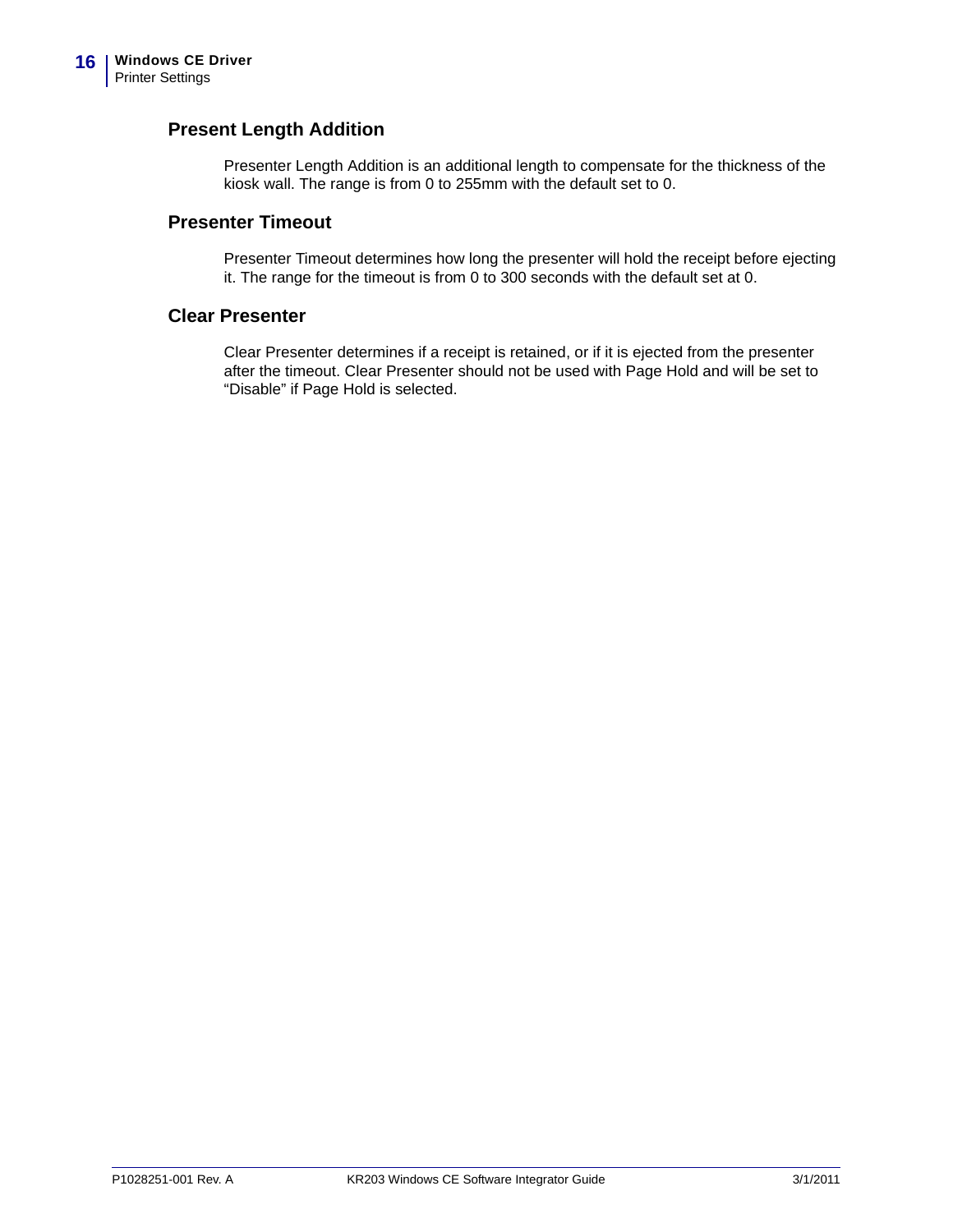## <span id="page-20-0"></span>**Tools**

| <b>KR203 Settings</b>                                                                                  |  |                     |  |  |
|--------------------------------------------------------------------------------------------------------|--|---------------------|--|--|
| Device Settings Tools                                                                                  |  | About               |  |  |
| <b>Printer Port:</b>                                                                                   |  | LPT1                |  |  |
| Clears the Kiosk Presenter                                                                             |  |                     |  |  |
| Clear Kiosk Presenter                                                                                  |  |                     |  |  |
| Sends a PRN file to the printer                                                                        |  |                     |  |  |
|                                                                                                        |  | Send PRN File       |  |  |
| Sets the printer into Black Mark mode<br>for calibration of the printer. Black<br>Mark media required. |  |                     |  |  |
|                                                                                                        |  | Set Black Mark Mode |  |  |
| Sets the printer into Continuous mode for<br>calibration of the printer. Black Mark<br>media required. |  |                     |  |  |
|                                                                                                        |  | Set Continuous Mode |  |  |
| Feed one blank receipt                                                                                 |  |                     |  |  |
|                                                                                                        |  | Feed One Receipt    |  |  |
| Prints one configuration label                                                                         |  |                     |  |  |
|                                                                                                        |  | Print Config Label  |  |  |
|                                                                                                        |  |                     |  |  |

The Tools tab enables printer maintenance functions.

Figure 2-6 • Tools Tab

Printer Port setting – Tells the driver which port the printer is connected to.

Clear Kiosk Presenter – Ejects any media in the presenter.

Send PRN File – Sends a saved PRN file to the printer.

Set Black Mark Mode – Sets the printer to use black mark media.

Set Continuous Mode – Set the printer to print continuous pages.

Feed One Receipt – Feeds a single blank receipt.

Print Config Label – Prints a page with the printer configuration information.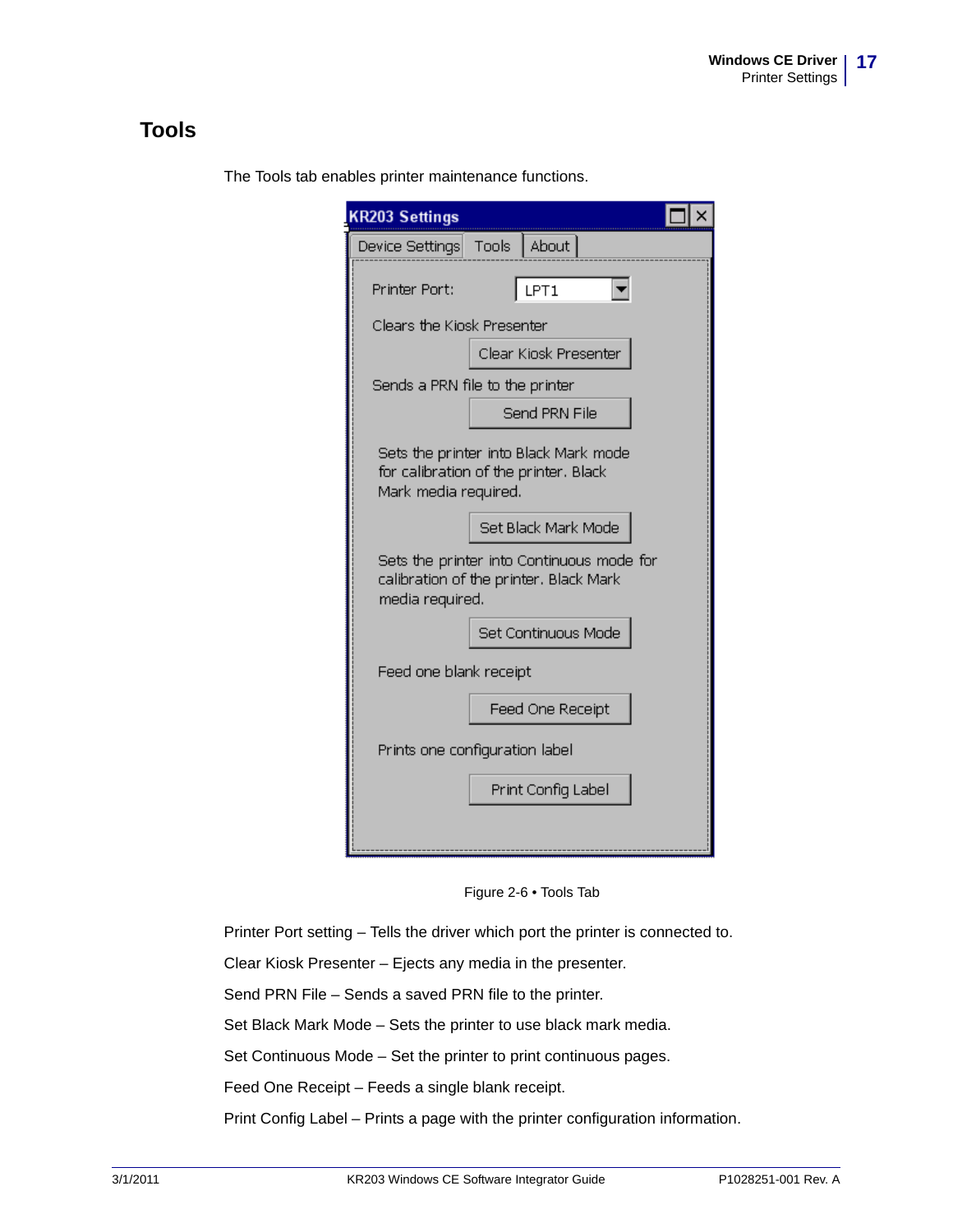## <span id="page-21-0"></span>**About**



The About Tab shows the current driver version.

Figure 2-7 • About Tab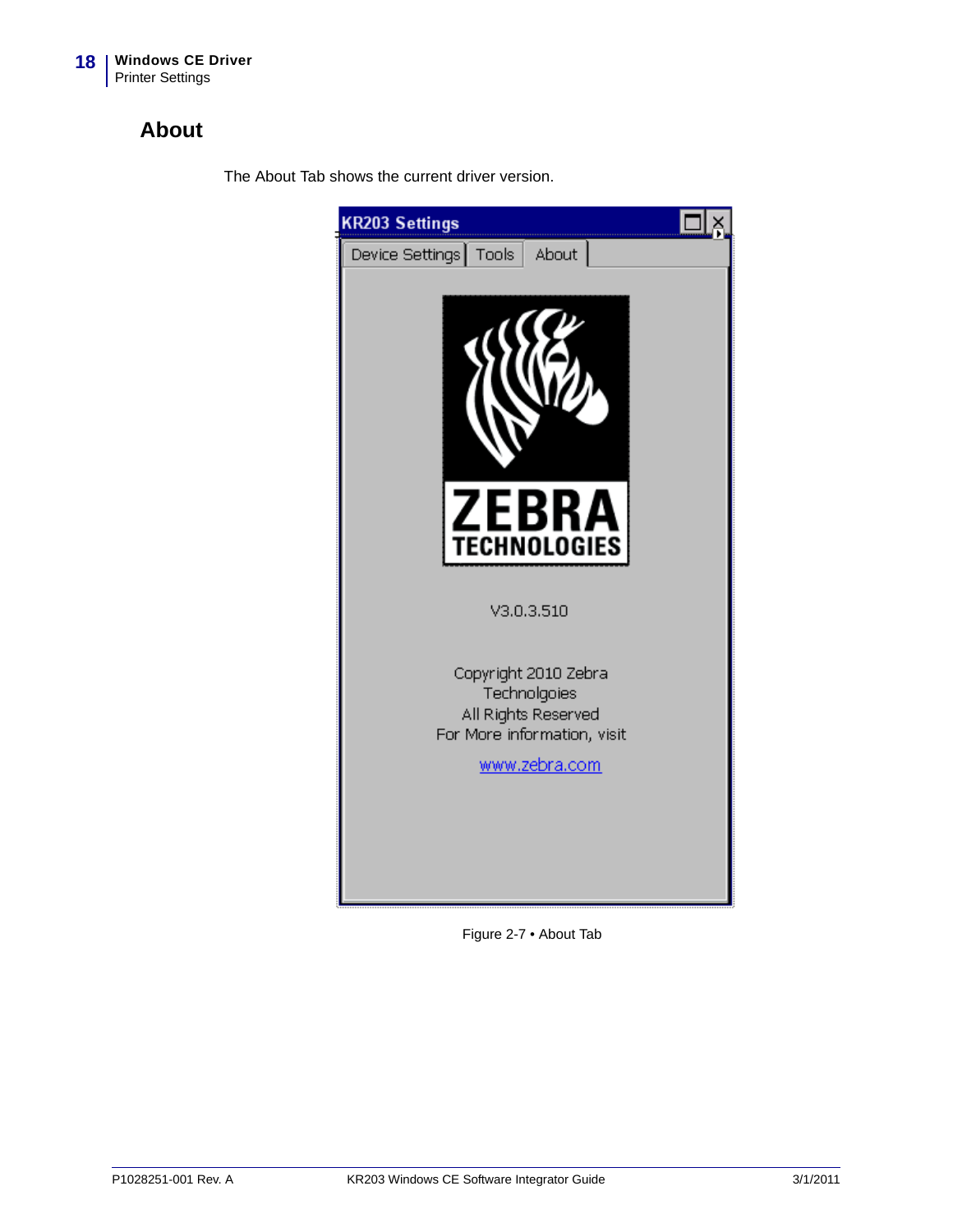## <span id="page-22-1"></span><span id="page-22-0"></span>**Setting Black Mark Mode**

The printer is optimized to detect black marks printed with IR sensitive ink and ignore preprint in IR blind ink. For information on black mark media requirements, refer to the Hardware Integrator Guide (P1028247).

For 80 and 82.5mm media, the black marks will be centered 30mm to the right of the paper center when viewing the imaged side of the receipt and print direction is downward; for 58 and 60mm media, the black marks will be centered 22mm to the left of the paper when viewing the imaged side of the receipt and the print direction is downward.The printer will support media with black mark thickness in printing direction of 2.5 -9.0mm, and a width of 5.0 - 10.0mm when the black mark is centered on the sensor.

Refer to the Hardware Integrator Guide (P1028247) for black mark media requirements.

- 1. Choose the correct media guide for the desired media width. Refer to the Hardware Integrator Guide (P1028247) for media guide installation instructions.
- 2. Perform a media guide calibration. Refer to ["Application User Interface" on page 21.](#page-26-2)
- 3. Load the desired media.
- 4. In the Tools tab of the Windows driver, click "Set Black Mark Mode". A dialog box will appear asking to confirm your selection, click "Yes".
- 5. The printer will feed media, detect the black marks, and eject the media. Press the Feed button on the printer several times to confirm the printer is cutting directly in the center of the black marks.
- 6. In the device settings tab of the Windows driver, set the media tracking to "Mark Sensing". If you revert back to Continuous mode, set the media tracking back to Continuous or Variable.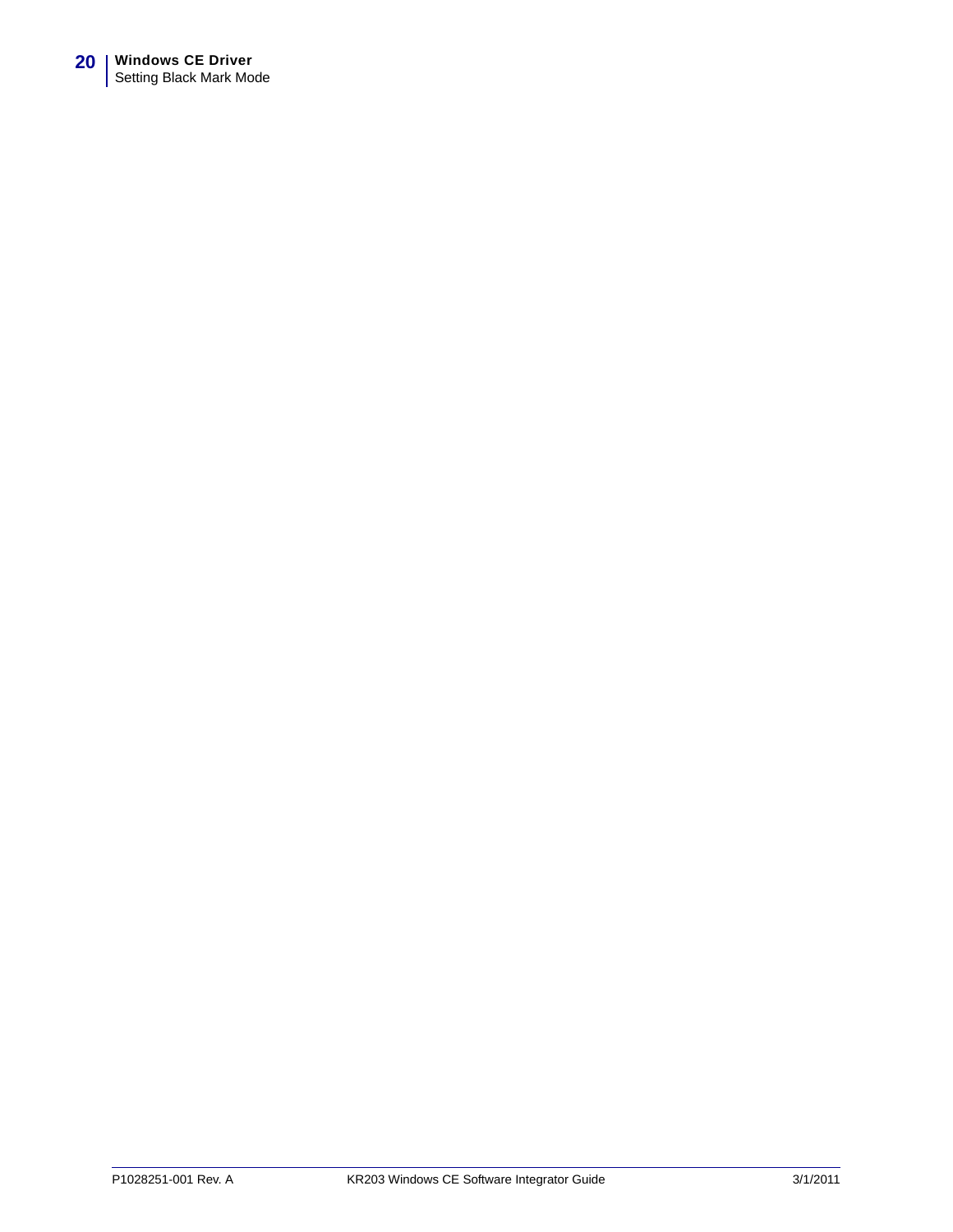# <span id="page-24-3"></span><span id="page-24-0"></span>Troubleshooting



## <span id="page-24-1"></span>**Status Light Descriptions**

## <span id="page-24-2"></span>**Application LED States**

Immediately after power is applied to the printer, a brief self test is performed and the status light will report the following conditions:

| Solid Green     | $0 - OK$                      | This code is reported when no other<br>codes are active. It indicates the<br>printer is functioning normally.                                                                                                                                                             |
|-----------------|-------------------------------|---------------------------------------------------------------------------------------------------------------------------------------------------------------------------------------------------------------------------------------------------------------------------|
| One Red Flash   | 1 - Paper Jam in<br>Presenter | This code indicates that media is stuck<br>in the presenter. This error is set when<br>the printer attempts to eject the media<br>but cannot complete the operation.<br>This error is cleared by removing the<br>media from the presenter sensor.                         |
| Two Red Flashes | 2 - Cutter Jam                | This code indicates that the printer<br>could not find the cutter blade or could<br>not properly manage its position. The<br>error is set when the printer attempts<br>to cut but fails after three retries. This<br>error is cleared by cycling the power<br>off and on. |

**Table 3-1 •** Application LED States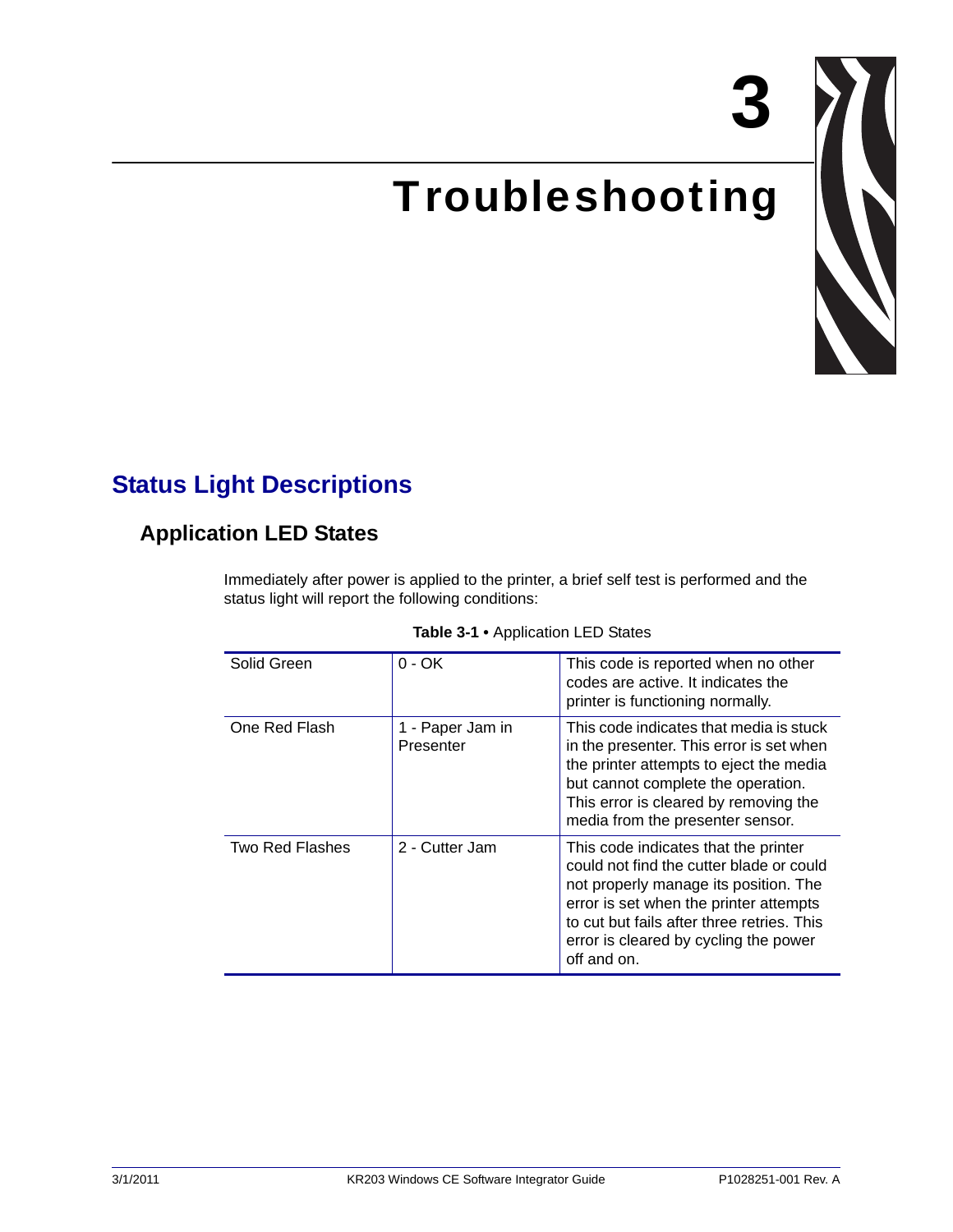| Three Red Flashes       | 3 - Out of Paper               | This code indicates that the selected<br>EOP sensor has detected no media<br>present. This value is signaled wither<br>when the mark engine has detected a<br>mark larger than "TOF marker length"<br>plus 5mm, or when the A/D reading of<br>the EOP sensor drops below the "End<br>of paper threshold". This error is<br>cleared after successful media load<br>(either via calibration of via regular<br>media load).    |
|-------------------------|--------------------------------|-----------------------------------------------------------------------------------------------------------------------------------------------------------------------------------------------------------------------------------------------------------------------------------------------------------------------------------------------------------------------------------------------------------------------------|
| Four Red Flashes        | 4 - Print Head Lifted          | This code indicates that the print head<br>has been lifted. This error is cleared<br>by returning the print head to its<br>locked position.                                                                                                                                                                                                                                                                                 |
| <b>Five Red Flashes</b> | 5 - Paper Feed Error           | This code indicates that the paper<br>failed to reach the presenter sensor<br>within the expected amount of time.<br>The error is signaled if the media does<br>not reach the presenter sensor after<br>feeding the length from the cuter to the<br>sensor plus 15mm. This error is<br>cleared by opening and closing the<br>print head, or by cycling power off and<br>on.                                                 |
| Yellow Flashing         | 6 - Head Temperature<br>Error  | This code indicates that the print head<br>has exceeded the maximum permitted<br>temperature. This status code is set<br>when the print head temperature<br>exceeds $65^{\circ}$ C (149 $^{\circ}$ F). When this<br>condition occurs, the printer feeds<br>100mm (4 inches) of blank media,<br>cuts, and presents. This error is<br>cleared automatically when the print<br>head temperature falls below 55° C<br>(131° F). |
| Rapid Amber<br>Flashing | Firmware missing or<br>corrupt | This code indicates that the bootware<br>has detected an incorrect or missing<br>checksum in the firmware. This error is<br>cleared when the firmware is reloaded<br>or updated. Refer to the Software<br>Integrator Guide for firmware upload<br>procedure.                                                                                                                                                                |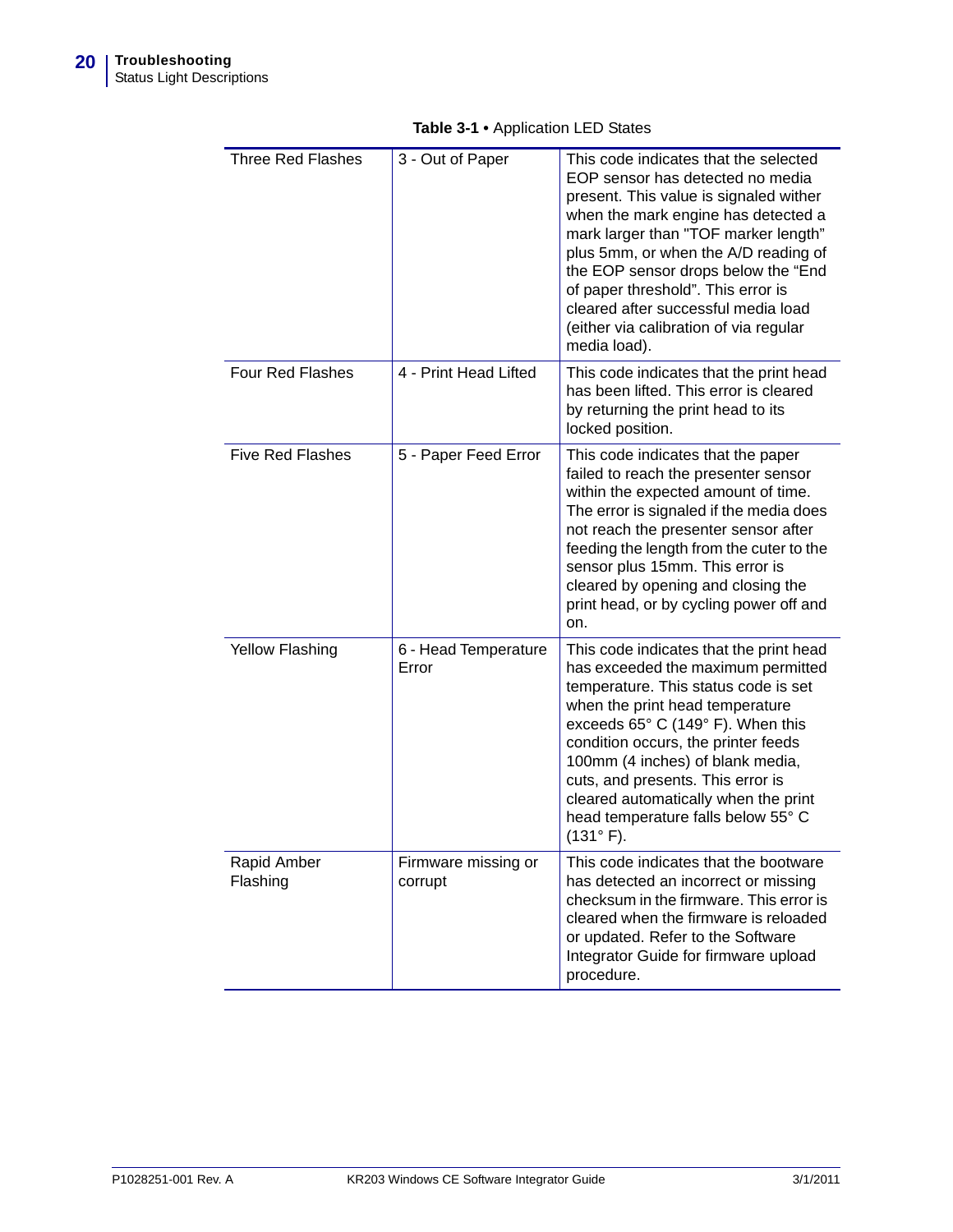## <span id="page-26-2"></span><span id="page-26-0"></span>**Application User Interface**

With the printer power on, press and hold the feed button. Continue holding the feed button until the status indicator flash sequence occurs. The next flash sequence occurs after completion of the previous flash sequence. The flash sequences perform the following functions:

| <b>Status Flash</b><br><b>Sequence</b>                                                       | <b>Action</b>                                                                                                                                                           |  |
|----------------------------------------------------------------------------------------------|-------------------------------------------------------------------------------------------------------------------------------------------------------------------------|--|
| One Flash, then Solid<br>Green                                                               | Appears for one second. This will print an internal self-test<br>page.                                                                                                  |  |
| Two Flash, then Solid<br>Green                                                               | Appears for one second. Performs system calibration – must<br>be started with paper out of presenter and from under<br>printhead, and with no error signaled.           |  |
| Three Flash, then<br>Solid Green                                                             | Appears for one second. Performs a simulated USB cable<br>connect and reconnect causing a USB plug-and-play event to<br>occur.                                          |  |
| Four Flash, then Solid<br>Green                                                              | Appears for one second. Sets all printer settings to the default<br>with the exception of media guide calibration, then it will<br>perform the media guide calibration. |  |
| Five Flash, then Solid<br>Green                                                              | Appears for one second. Prints a 50% gray pattern, ejects it<br>and then prints a diagonal line pattern and ejects it.                                                  |  |
| If the feed button remains pressed after the five flash sequence, the status light goes off. |                                                                                                                                                                         |  |

| Table 3-2 · Application User Interface |
|----------------------------------------|
|----------------------------------------|

Printer status is also reported during normal operation when an error occurs, or a status request can be sent to the printer via the Windows driver. for error codes reported by the Windows driver.

## <span id="page-26-1"></span>**Print Quality Problems**

## **No print on the label.**

- The media may not be direct thermal media, or the thermal media coating is not facing upward.
- Is the media loaded correctly? Is the thermal media coating facing upward?
- The printhead may be dirty or damaged.
	- The printhead is dirty. Clean the printhead. Refer to the Service Manual (P1028249) for instructions.
	- The printhead is damaged. Replace the printhead. Refer to the Service Manual (P1028249) for instructions.
- The printhead wiring may be damaged or not connected properly.
	- Check the wiring connections at the printhead and the main logic board.
	- Check for damage to the wiring. Replace the wiring if damaged.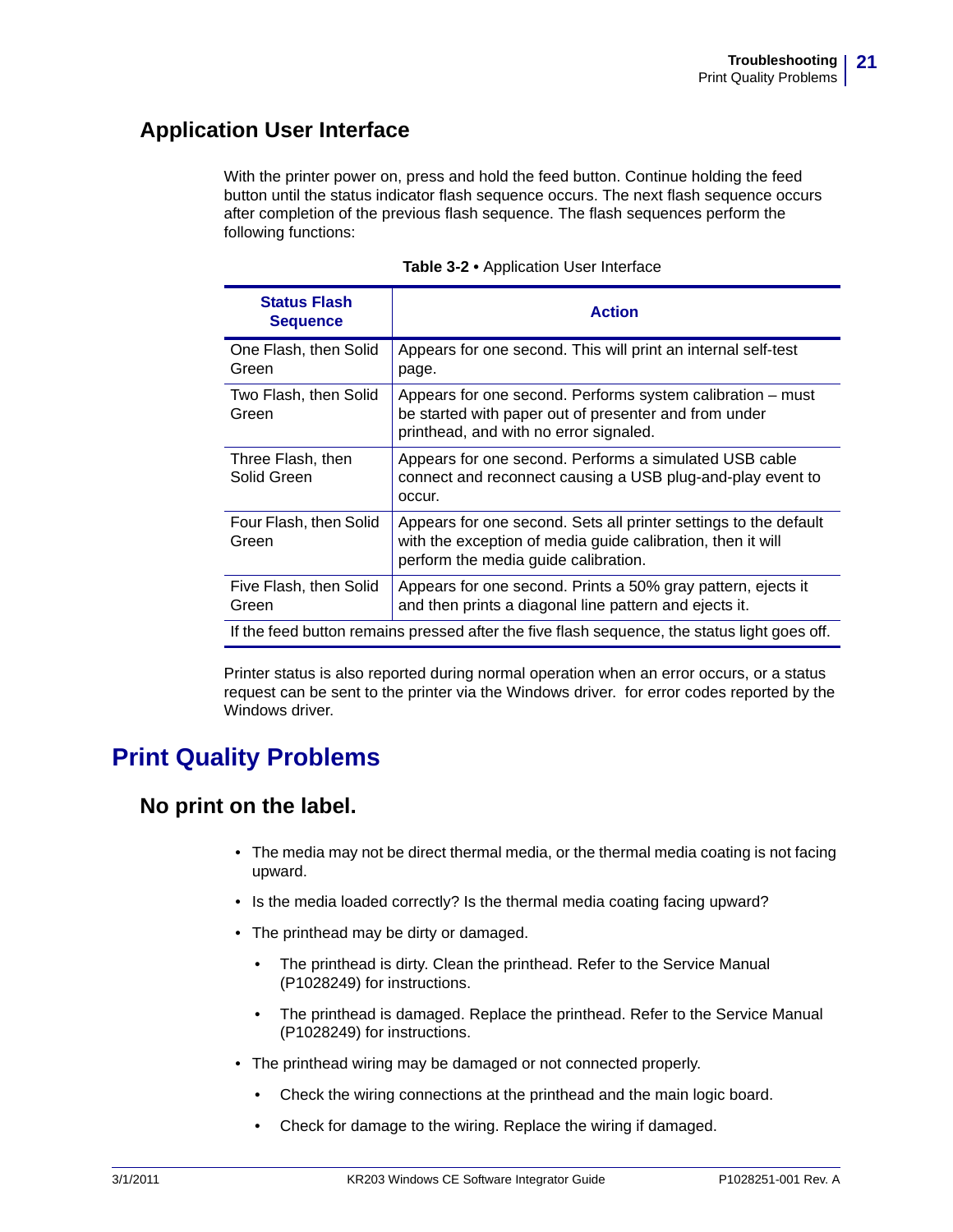## **The printed image does not look right.**

- The printhead is dirty. Clean the printhead. Refer to the Service Manual (P1028249) for instructions.
- The printhead has worn out. The printhead is a consumable item and will wear out due to friction between the media and printhead. Using unapproved media may shorten life or damage your printhead. Replace the printhead. Refer to the Service Manual (P1028249) for instructions.
- Adjust the print darkness and/or print speed. See ["Device Setting" on page 12.](#page-15-2)
	- The Windows printer driver or application software may change these settings and may require a change to optimize print quality.
- The media being used is incompatible with the printer. Be sure to use the recommended media for your application, and always use Zebra-approved media.
- The platen (driver) roller maybe losing traction due to:
	- Foreign objects attached to its surface.
	- The rubbery smooth surface has become polished and slippery.
- The platen may need cleaning or replacement. Refer to the Service Manual (P1028249) for instructions.

## **There are long tracks of missing print (blank vertical lines) on several labels.**

- The printhead may be dirty or damaged.
	- The printhead is dirty. Clean the printhead. Refer to the Service Manual (P1028249) for instructions.
	- The printhead is damaged. Replace the printhead. Refer to the Service Manual (P1028249) for instructions.
- The printhead has worn out. The printhead is a consumable item and will wear out due to friction between the media and printhead. Using unapproved media may shorten life or damage your printhead. Replace the printhead. Refer to the Service Manual (P1028249) for instructions.

## **The printing does not start at the top of the receipt or misprinting of one to three receipts.**

- The printer needs to be calibrated (refer to the two-flash sequence of "Application [User Interface" on page 21\)](#page-26-0).
- Reload the media. Refer to the Hardware Integrator Guide (P1028247) for instructions.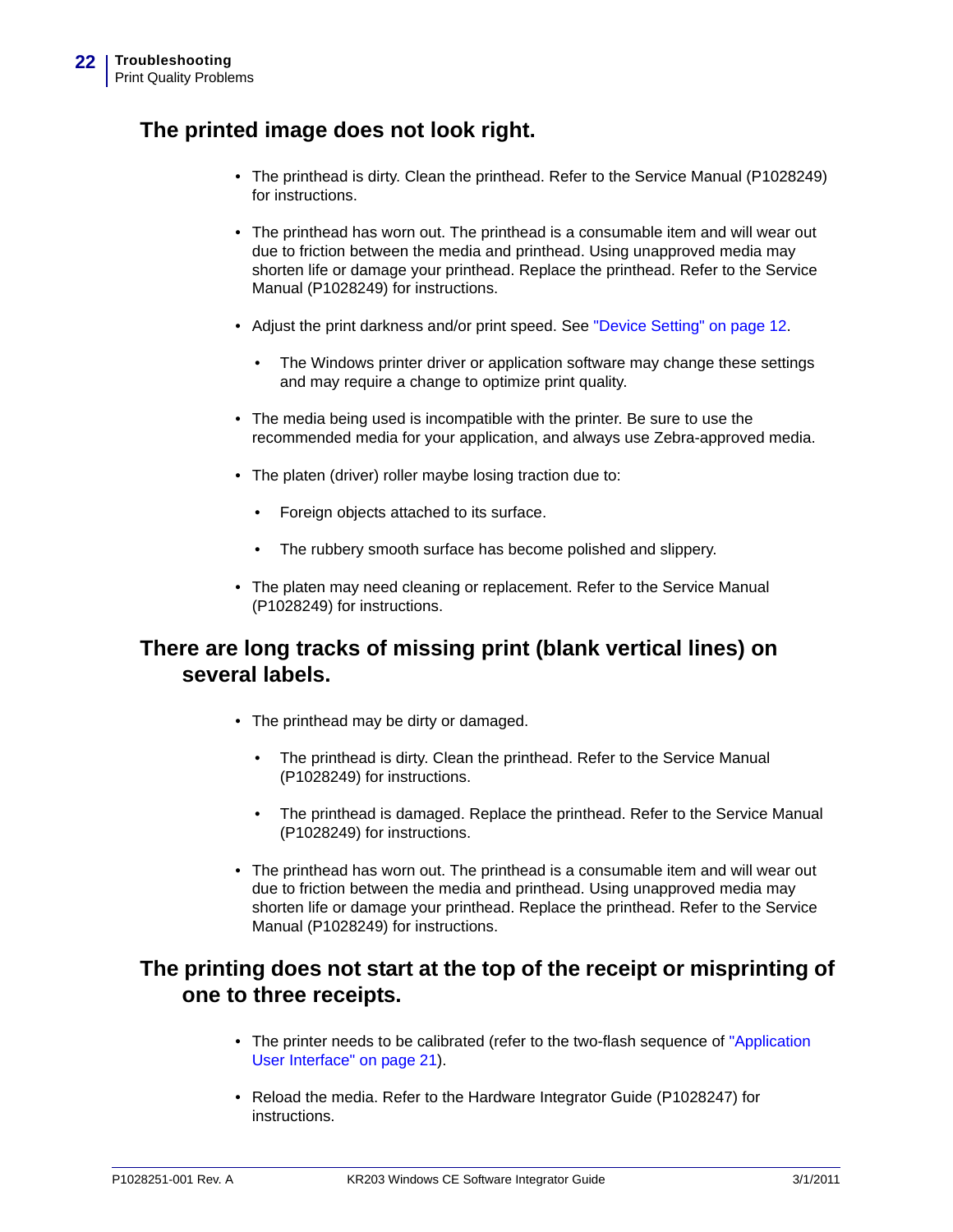## <span id="page-28-0"></span>**Media Sensing Problems**

The KR203 printer default media mode is Continuous. The printer will remain in this mode until it is changed by the Windows Driver.

The KR203 printer has automatic media calibration capability for black mark media. Once the printer is printing or feeding media, the printer continually checks and adjusts the media sensing to accommodate for minor changes in media parameters from page to page on a roll, and from roll to roll of media. The printer will automatically initiate a media length calibration if the expected media length or the page to page gap distance has exceeded the acceptable variation range when starting a print job or feeding media.

If the printer does not detect blacklines (or notches with black mark sensing) after feeding the media the default maximum label length distance of 24 inches (610mm), then the printer will report a media error.

Optionally, the printer can be set to do a short media calibration after loading media or when closing the printhead with power on. The printer will then feed up to three labels while calibrating.

## **The printer will not load the media.**

- The media has changed, or a different media guide has been installed.
	- Make sure the appropriate media guide is installed for the media being used. Refer to the Hardware Integrator Guide (P1028247) for instructions.
	- Perform the two-flash procedure to recalibrate the printer and then perform the four-flash procedure to reset the printer default settings. Refer to ["Application LED](#page-24-2)  [States" on page 19.](#page-24-2) Reload the media (refer to the Hardware Integrator Guide (P1028247) for media loading procedures).
	- Load the media manually. Refer to the Hardware Integrator Guide (P1028247) for instructions.
- The platen (driver) roller maybe losing traction due to:
	- Foreign objects attached to its surface.
	- The rubbery smooth surface has become polished and slippery.
- The platen may need cleaning or replacement. Refer to the Service Manual (P1028249) for instructions.
- The media sensor may be dirty or damaged. Refer to the Service Manual (P1028249) for instructions.
- The printhead assembly is not closed.
	- Check the status light on either side of the printer. If the status light is showing four red flashes then the printhead is not closed. Push down on the printhead assembly until it locks into place.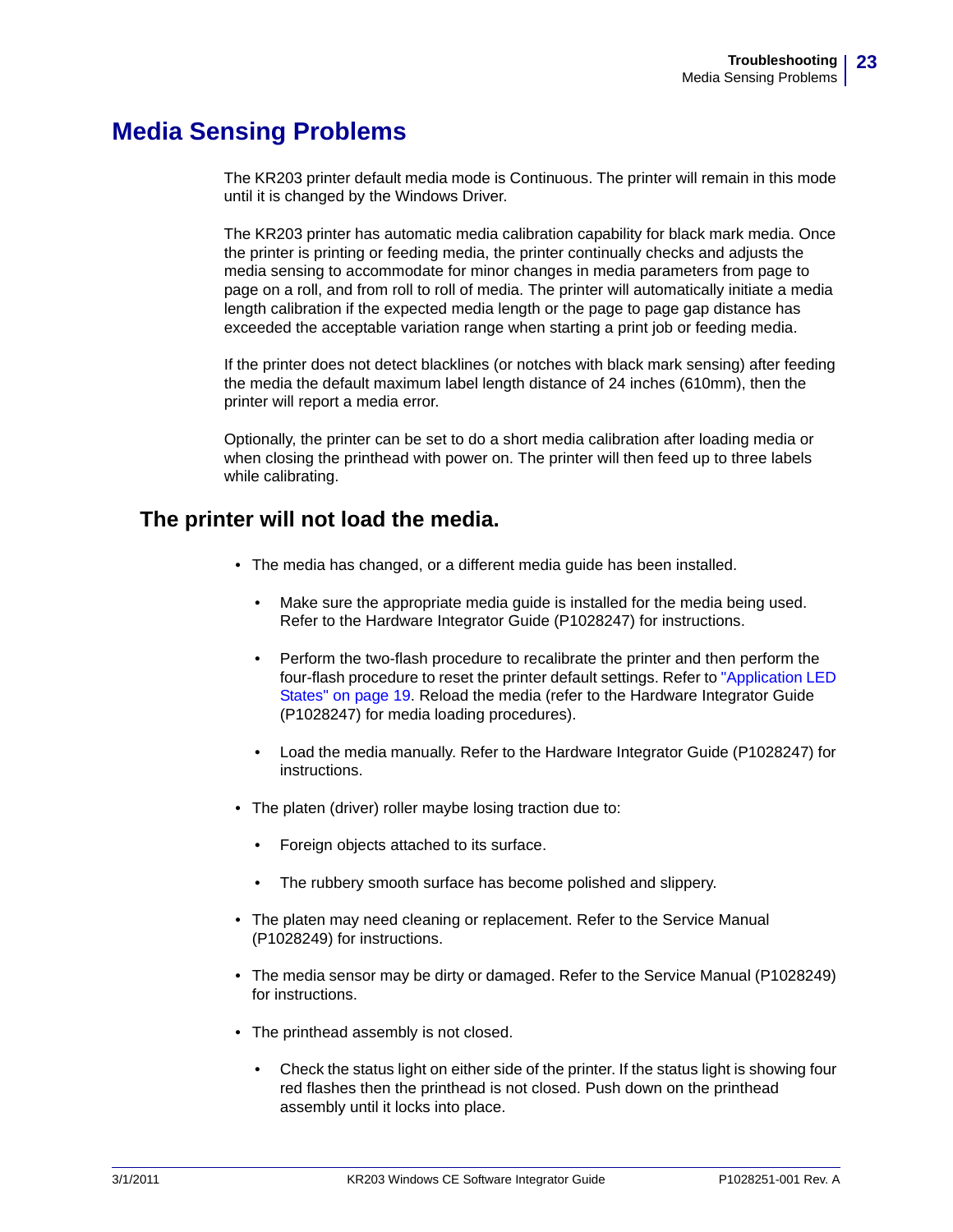- There is a jam under the printhead. Refer to the Service Manual (P1028249) for instructions.
- The large media roll may be over torquing the feed motor. Install the large media roll adapter. Refer to the Hardware Integrator Guide (P1028247) for instructions.

## **The printer will not eject the media.**

- The presenter rollers are dirty or damaged.
	- The presenter rollers are dirty. Refer to the Service Manual (P1028249) for instructions.
	- The presenter rollers are damaged. Refer to the Service Manual (P1028249) for instructions.
- There is a jam under the presenter. Refer to the Service Manual (P1028249) for instructions.
- The presenter sensor may be dirty or damaged.
	- The presenter sensor is dirty. Refer to the Service Manual (P1028249) for instructions.
	- The presenter sensor is damaged. Refer to the Service Manual (P1028249) for instructions.
- The presenter has not cleared the previous receipt.
	- Check the status light on either side of the printer. If the status light is showing one red flash then the printer is reporting media in the presenter. Remove any media that may be in the presenter.
- The presenter motor may need to be replaced. Refer to the Service Manual (P1028249) for instructions.
- The presenter drive gears may be damaged or worn. Refer to the Service Manual (P1028249) for instructions.

## <span id="page-29-0"></span>**Other Problems**

#### **The receipts are not cutting properly.**

- The cutter blade may be worn. Replace the cutter blades. Refer to the Service Manual (P1028249) for instructions.
- The cutter tensioner may be worn or damaged. Replace the cover plate assembly. Refer to the Service Manual (P1028249) for instructions.
- Check the Cutter Mode setting, and the Partial Cut Width setting in the Windows driver.See["Device Setting" on page 12](#page-15-2).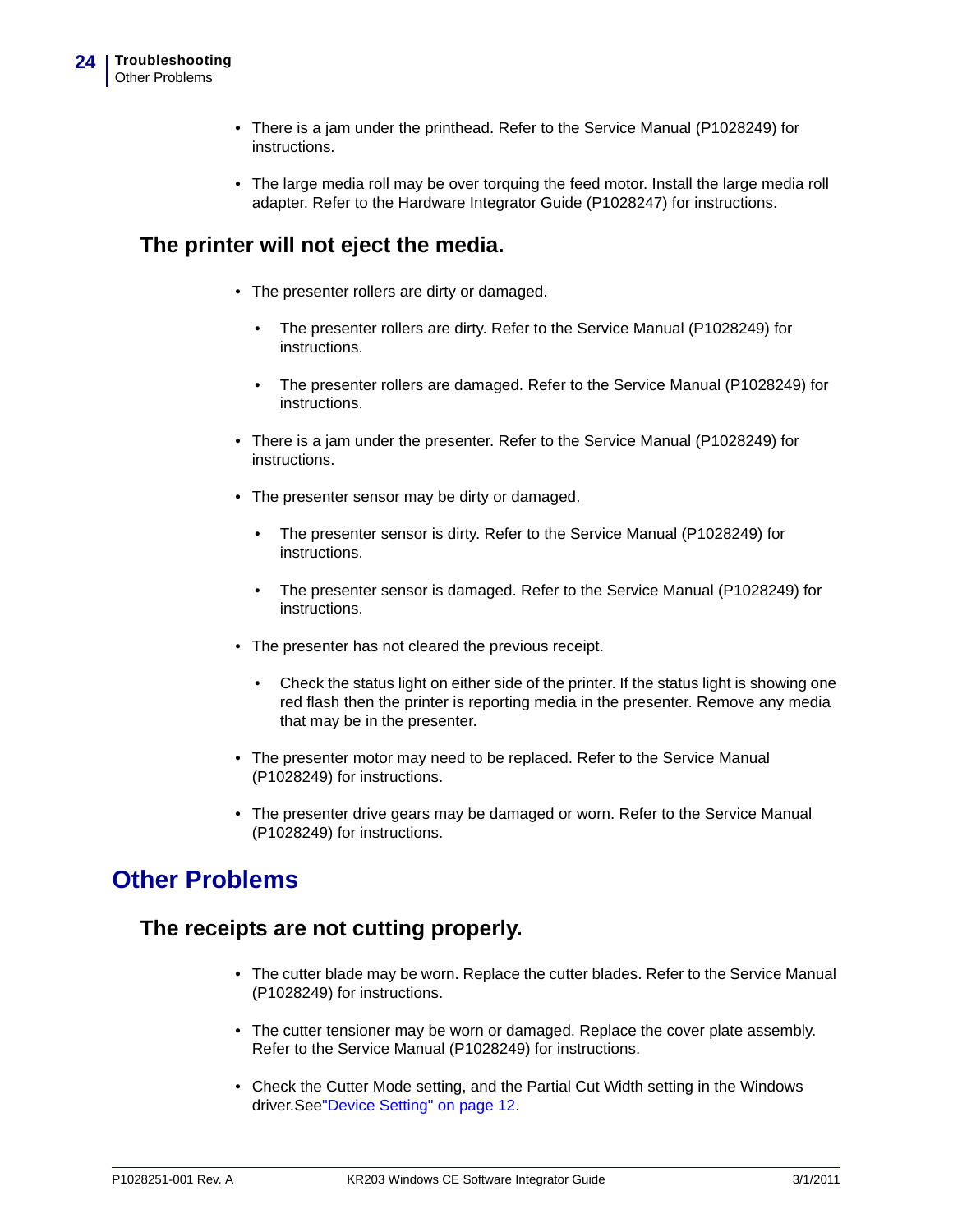- The cutter motor may need to be replaced. Refer to the Service Manual (P1028249) for instructions.
- The cutter drive gear, drive pin, or cutter actuator may be damaged or worn. Refer to the Service Manual (P1028249) for instructions.
- Check for the latest firmware and driver version.

#### **There are no lights on the printer.**

- Make sure there is power applied to the printer.
- The control panel may be dirty or damaged. Refer to the Service Manual (P1028249) for instructions.
- The main logic board may be damaged. Refer to the Service Manual (P1028249) for instructions.
- Check for the latest firmware and driver version.

## **A receipt format was sent to, but not recognized by, the printer.**

- If the status LED is on or flashing, refer to ["Application LED States" on page 19.](#page-24-2)
- Make sure the USB cable is correctly installed. Refer to the Hardware Integrator Guide (P1028247) for instructions.
- A communications problem has occurred. Perform a USB detect (refer to the threeflash sequence of ["Application User Interface" on page 21](#page-26-0)).

#### **The receipts are not cutting at the black mark.**

- Make sure you are using the appropriate media guide for the desired media width. Refer to the Hardware Integrator Guide (P1028247) for media guide installation instructions.
- Perform a media guide calibration. Refer to the two-flash sequence of ["Application](#page-26-0)  [User Interface" on page 21.](#page-26-0)
- Make sure you are using the appropriate media. Refer to the Hardware Integrator Guide (P1028247) for black mark media requirements.
- Use the Windows driver to set the printer to black mark mode. See ["Setting Black](#page-22-1)  [Mark Mode" on page 19](#page-22-1).
- Reload the media. Refer to the Hardware Integrator Guide (P1028247) for instructions.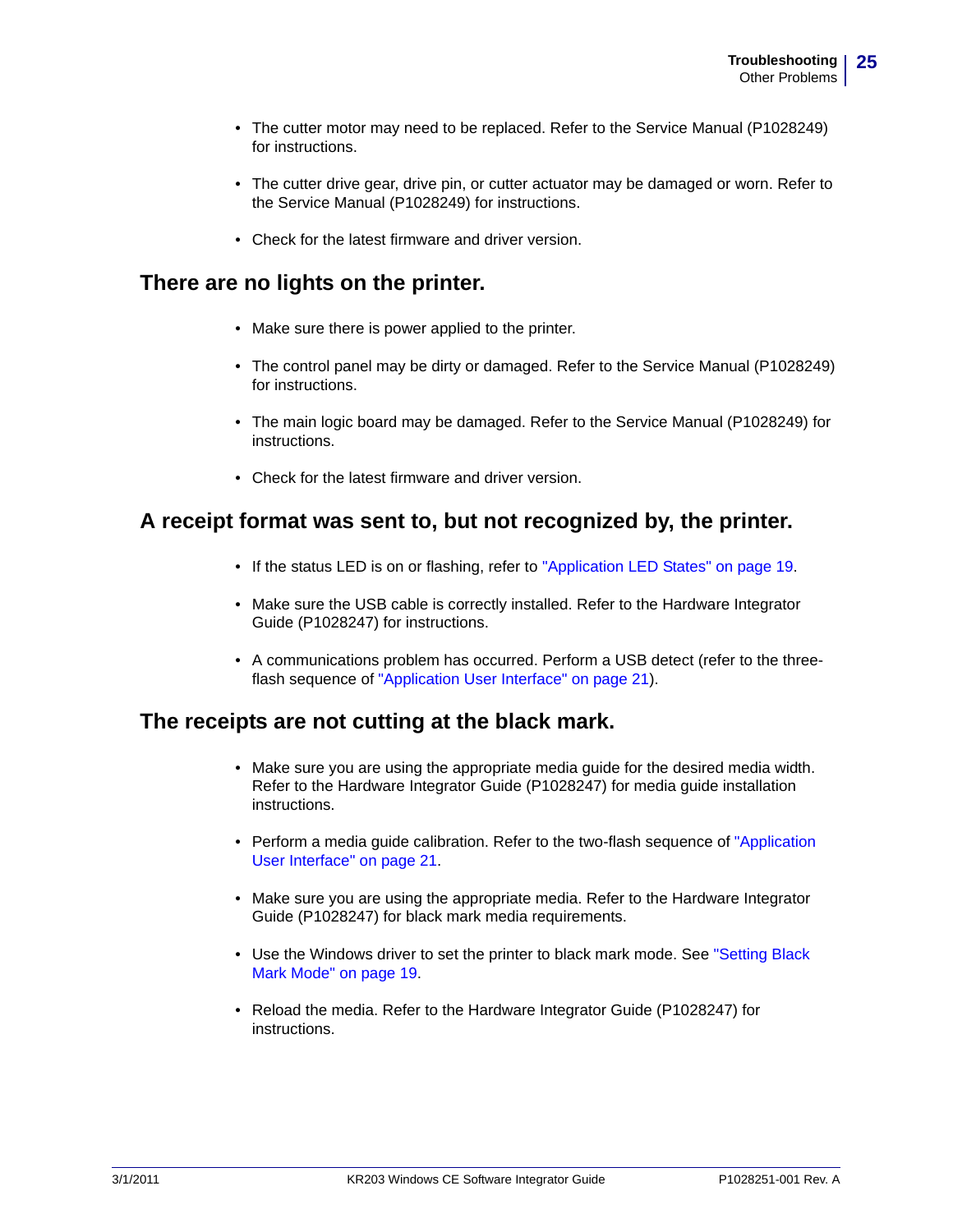## <span id="page-31-0"></span>**Resetting the Factory Default Values**

Sometimes, resetting the printer to the factory defaults may solve some problems. Refer to the four-flash sequence of ["Application User Interface" on page 21.](#page-26-0)

## <span id="page-31-1"></span>**Contact Technical Support**

Technical Support via the Internet is available 24 hours per day, 365 days per year.

#### [www.zebra.com](http://www.zebra.com)

For questions on the operation of Zebra equipment and software, please call your distributor. For additional assistance, contact us.

Please have your model and serial numbers available.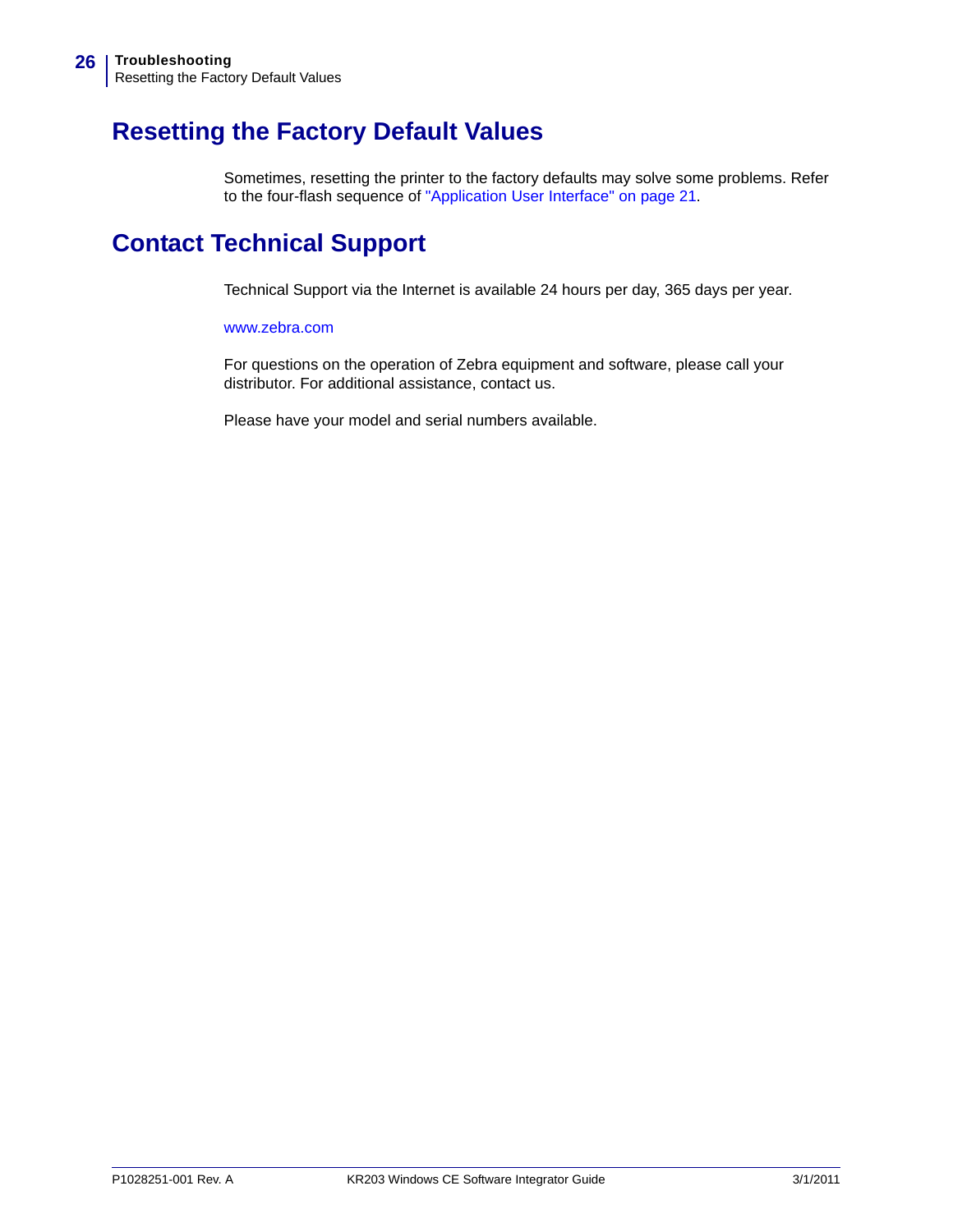

<span id="page-32-2"></span>Appendix A

## <span id="page-32-1"></span><span id="page-32-0"></span>**KR203 Status codes**

| Number         | Name                                | <b>Type</b> | Group                 | <b>LED</b><br>Reporting |
|----------------|-------------------------------------|-------------|-----------------------|-------------------------|
| $\mathbf 0$    | Ok                                  | Normal      | Informational         | Solid green             |
| 1              | Paper jam in presenter              | Normal      | Severe                | 1 red flash             |
| $\overline{2}$ | Cutter Jam                          | Normal      | Severe                | 2 red flashes           |
| $\overline{4}$ | Print head lifted                   | Normal      | Severe                | 4 red flashes           |
| 3              | Out of paper                        | Normal      | Severe                | 3 red flashes           |
| 5              | Paper feed error                    | Normal      | Severe                | 5 red flashes           |
| 6              | Head temperature error              | Normal      | Severe auto-<br>clear | Yellow<br>flashing      |
| 10             | Black mark not found                | One-time    | Informational         | Not signaled            |
| 11             | <b>Black mark calibration error</b> | One-time    | Informational         | Not signaled            |
| 12             | Index error                         | One-time    | Informational         | Not signaled            |
| 16             | <b>Timeout Occurred</b>             | One-time    | Informational         | Not signaled            |
| 18             | Out of range                        | One-time    | Informational         | Not signaled            |
| 19             | Paper low                           | Normal      | Warning               | Not signaled            |
| 20             | Media in presenter                  | Normal      | Informational         | Not signaled            |
| 24             | Invalid operation                   | One-time    | Informational         | Not signaled            |
| 26             | Target is read only                 | One-time    | Informational         | Not signaled            |
| 40             | Printer entered USB bus             | One-time    | Informational         | Not signaled            |
| 41             | System calibration error            | One-time    | Informational         | Not signaled            |
| 42             | System calibration success          | One-time    | Informational         | Not signaled            |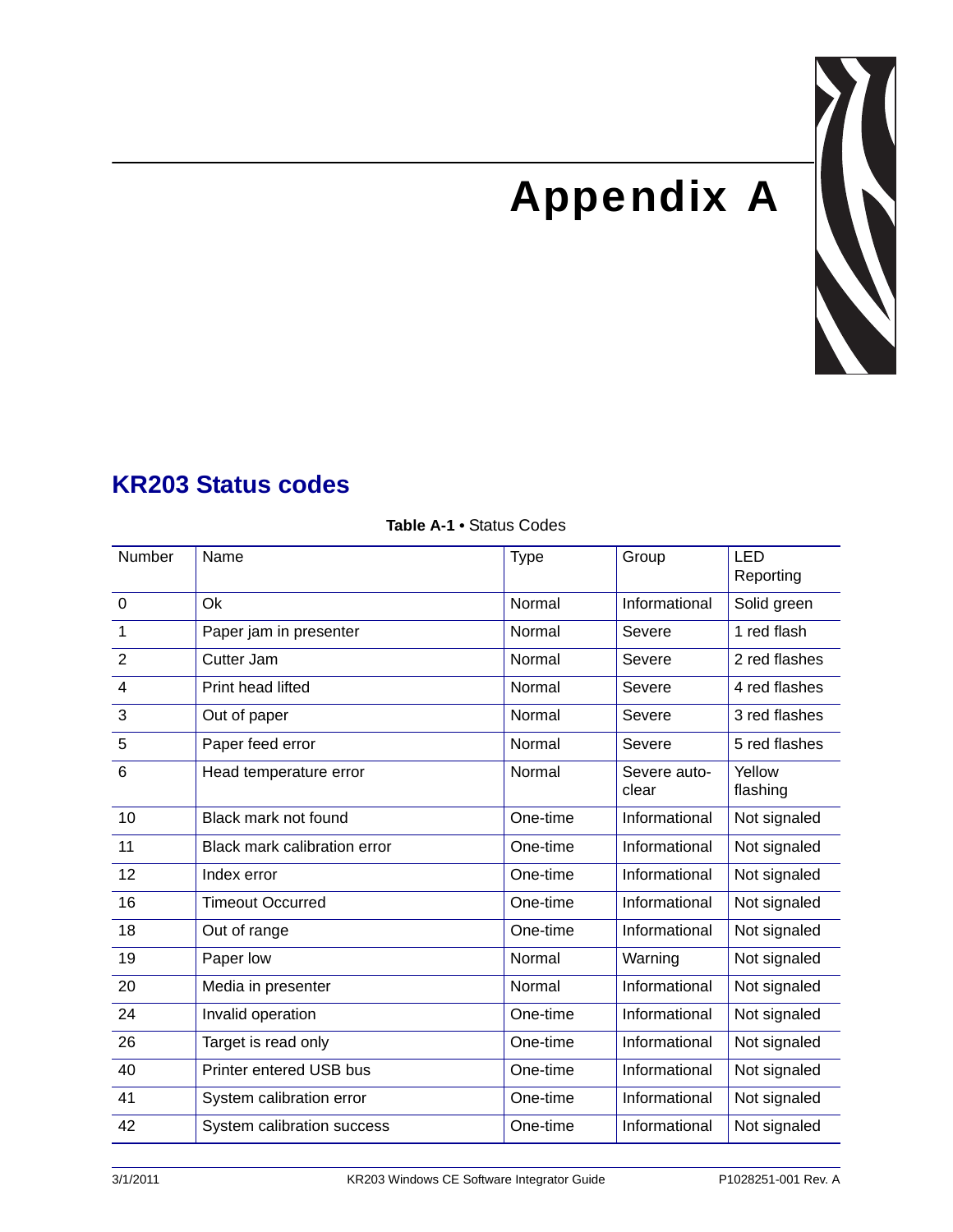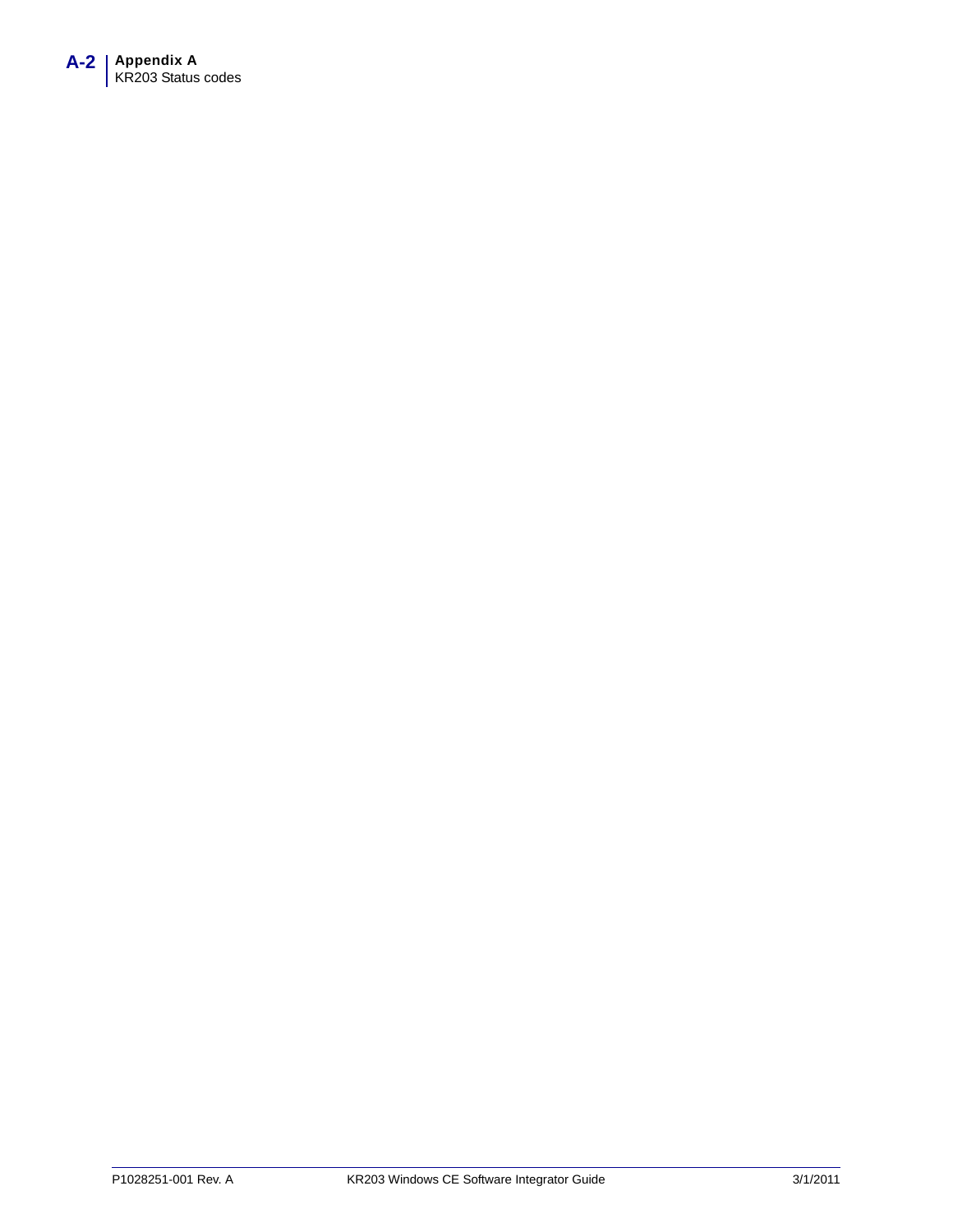

# <span id="page-34-4"></span>Appendix B

## <span id="page-34-1"></span><span id="page-34-0"></span>**Programming Example**

## <span id="page-34-2"></span>**Background**

In order to incorporate the way status monitoring works for the KR203 printer setup, it is important to understand what happens in a kiosk when you print, and when status monitoring should take place.

Status monitoring can be handled in two ways:

- Monitoring in the printing application.
- Monitoring in a separate application.

When monitoring takes place in the printing application, normally the printer is observed before sending a print job to see if the printer is "OK" and then send the print job. After the print job is signaled as being printed, the status is checked again to see if the printer has any errors or if the paper has been taken, etc.

Monitoring in a separate application usually doesn't allow direct interaction with the printed job so the printer is polled as often as possible to get most accurate information on what the printer is doing. This is usually very time consuming and care must be taken to achieve synchronization and control over the current print job.

## <span id="page-34-3"></span>**Monitoring While Printing**

Status monitoring has been implemented in the internal printing structure of the driver. When a document is opened, printed, and closed, the driver will check the printer status before and after printing and will also react to write errors if any occur. It will then set the printer status and raise the error event.